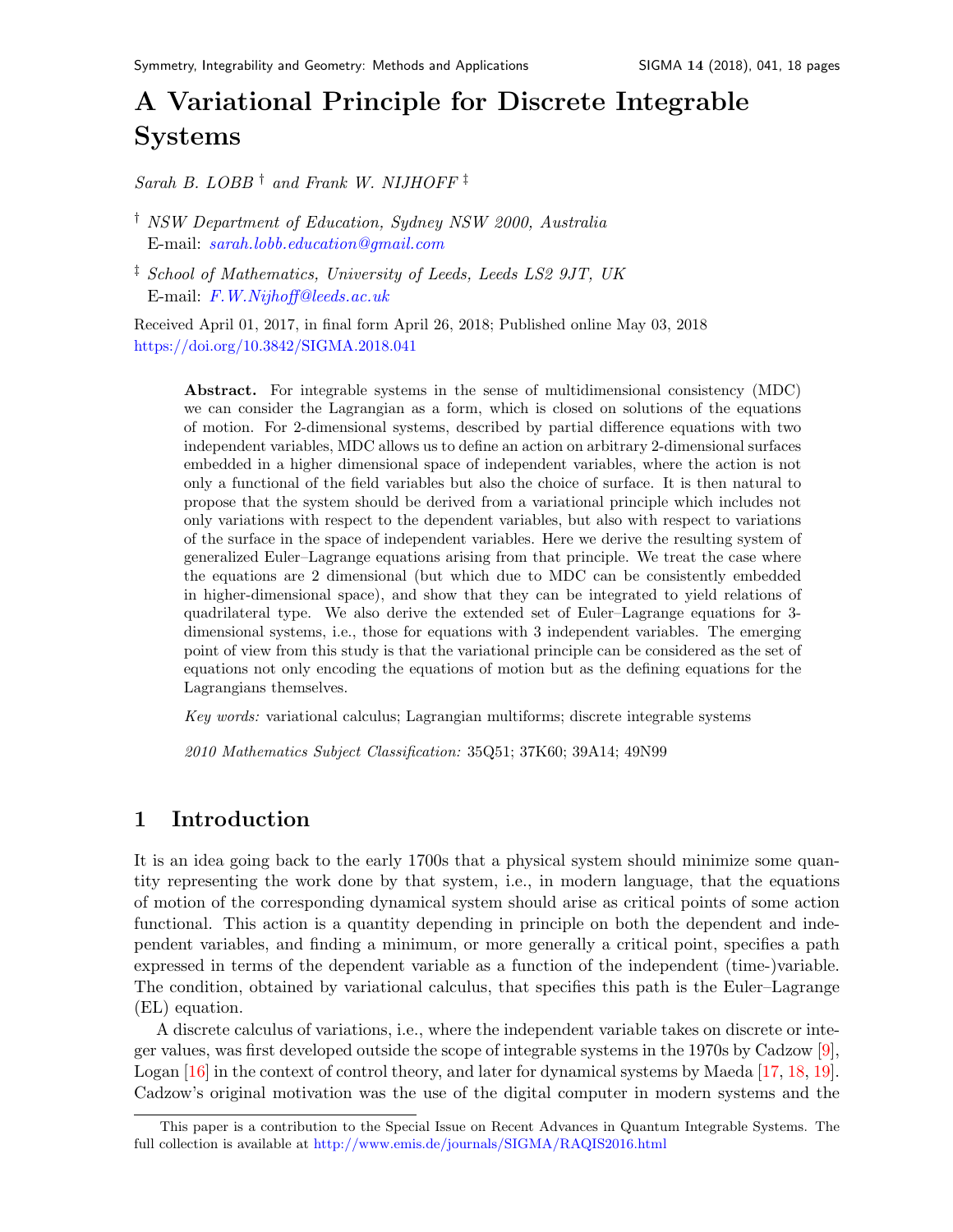solution of control problems, and it became clear that the formulation of a discrete calculus of variations was important for numerical methods, in optimization and engineering problems. In the discrete realm instead of the action being an integral of a Lagrangian function over the time-variable, it is here a sum over the independent discrete variable.

A modern notion of integrability for higher-dimensional systems, i.e., systems described by partial differential equations (PDEs) or partial difference equations (P∆Es) is that of multidimensional consistency, cf., e.g., [\[11\]](#page-17-5). In the case of multidimensionally consistent systems, we are able to embed the system in a higher-dimensional space, with compatible systems of equations defined in each subspace of dimensionality corresponding to the number of independent variables of the given equation. In general, we may have an infinite number of compatible systems in an infinite number of dimensions, and we do not need to restrict ourselves to any particular subspace. Furthermore, we could even have a system following a path through an arbitrary number of dimensions. In that case we have to consider not only the path taken by the dependent variable(s) with respect to the independent variable(s), but also the path through this space of independent variables. Then it is natural to ask that the action be critical with respect to changes in the path in the space of independent variables.

This postulate was first put forward by the authors in [\[13\]](#page-17-6), initially for 2-dimensional systems, both discrete and continuous. Requiring the action functional to be invariant under small changes in the path (which for 2-dimensional systems is actually a surface) through the space of independent variables leads to a condition on the Lagrangian, namely a closure relation, which was shown to be satisfied for many examples of multidimensionally consistent systems [\[2,](#page-16-0) [8,](#page-17-7) [13,](#page-17-6) [14,](#page-17-8) [15,](#page-17-9) [24\]](#page-17-10). This then serves as an answer to the question of how to encode an entire multidimensionally consistent system within a single variational set-up (in contrast to the conventional variational situation that the EL equation only provides one single equation of motion for each component of the field variables, and not a compatible system of equations for one and the same field variable).

A technical issue with the usual variational principle is that it is often not possible to obtain the desired system of equations as Euler–Lagrange equations, but only a weaker (integrated or derivative) form of those equations. This can be seen in the continuous realm for instance in the case of the potential Korteweg–de Vries (pKdV) equation, where the Euler–Lagrange equation gives only a derivative form of the pKdV, which is the actual (non-potential) KdV equation, even when we vary with respect to the pKdV variable. In the discrete realm a parallel situation occurs in the case of quadrilateral lattice equations (quad equations), such as those in the Adler–Bobenko–Suris (ABS) classification [\[1\]](#page-16-1), where the EL equations only yield a weak form (a difference consequence) of the quad equation, which can be considered as its discrete 'derivative'. Thus, one often does not obtain the quad equation itself directly as an Euler– Lagrange equation on a fixed surface.

We show in this paper that the variational principle of [\[13\]](#page-17-6), which considers variations of the surface in the space of independent variables as well as variations of the dependent variables, provides a system of generalized Euler–Lagrange (EL) equations, which comprises conditions on both the Lagrangian as well as the solutions of the equations of motion. In the 2-dimensional discrete case, starting from this system of EL equations with 3-point Lagrangians depending on a scalar field variable  $u$ , we derive under the assumption that the equations hold in any number of lattice directions, by a discrete integration procedure quadrilateral type lattice equations opossessing the MDC property. These quad equations may be interpreted as conservation laws for the EL equations, and may still depend on functions of the lattice sites but in a way that doesn't single out any one of the lattice directions (this is an essential freedom in MDC quad equations). However, the key point we wish to bring across is that the variational principle should be considered not only as a mechanism to encode the equations of motion by means of specifying a given Lagrangian, but rather as a principle defining a system of partial differen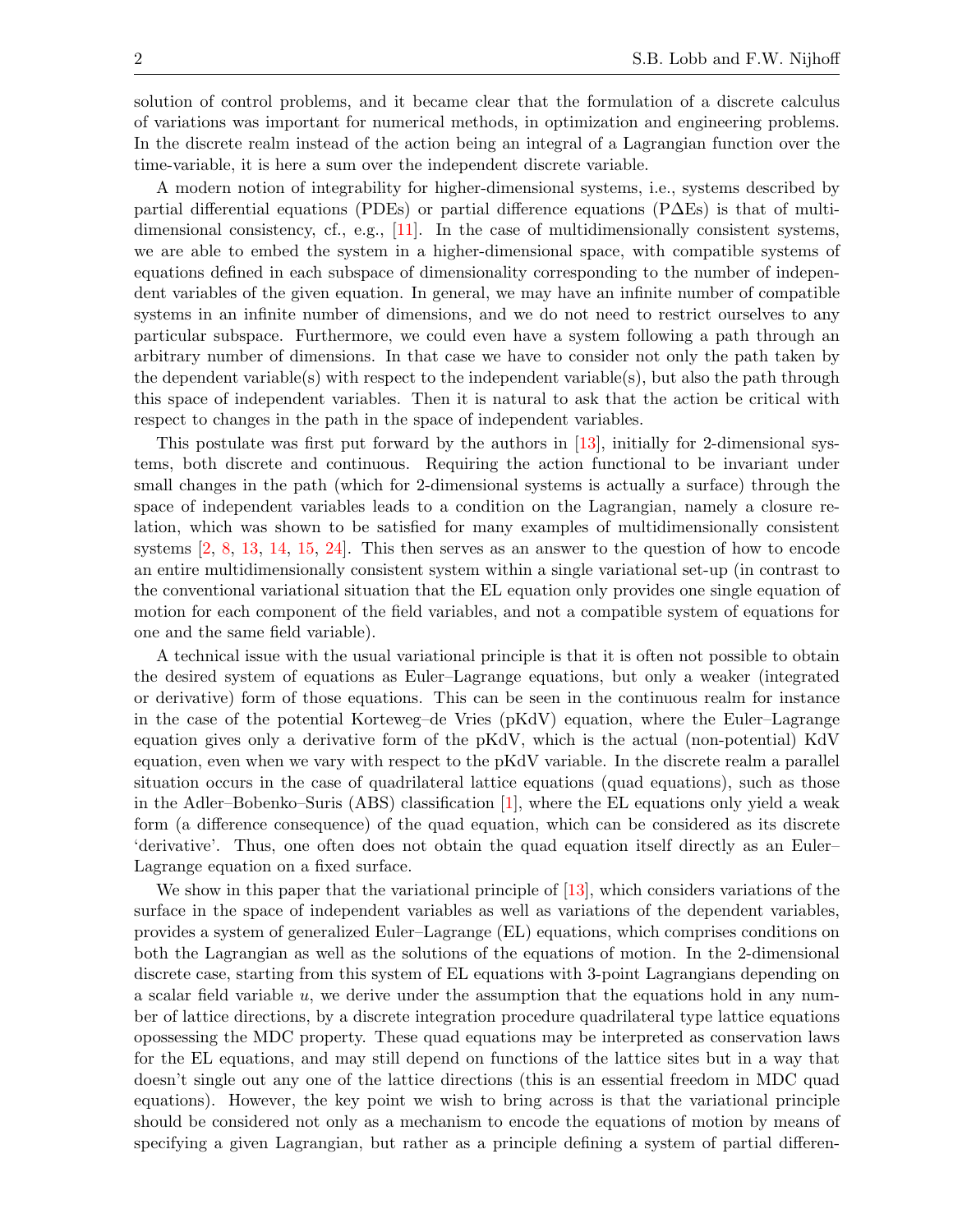tial equations for the Lagrangian components of a "Lagrangian multiform". In principle, one would like to establish the general solution for the Lagrangian of this system of generalised EL equations, but in the present paper we shall consider only the restrictive class of solutions of 3-point Lagrangians, and show that under additional assumptions (e.g., that Lagrangians are quadratic) they are determined almost uniquely. Once the Lagrangians are established, the resulting quad equation necessarily possesses the MDC property. Thus, the integrability (in the sense of MDC) emerges in an organic way from the extended variational principle, and it is the latter perspective that forms the main departure of our new variational principle from existing conventional variational theories.

The case of 1-dimensional systems this phenomenon was first examined in [\[25,](#page-17-11) [26,](#page-17-12) [27\]](#page-17-13), where the new varational point of view was first proposed, followed subsequently by further work in [\[4,](#page-16-2) [6,](#page-16-3) [22\]](#page-17-14) from a more Hamiltonian perspective. The present study on 2-dimensional MDC systems parallels related work, albeit from quite a different perspective, of [\[5\]](#page-16-4) which was conducted independently and simultaneously, cf. [\[20\]](#page-17-15).

This paper is mainly concerned with discrete systems, but naturally the analogous continuous situation, where the independent variables of the equations are continuous, was developed as well, cf. [\[13,](#page-17-6) [24\]](#page-17-10), while in [\[23\]](#page-17-16) the variational system for hierarchies of integrable PDEs was set up. Some of the results of the present paper were also summarised in [\[11,](#page-17-5) Chapter 12] but without any of the computational details. The organisation of the paper is as follows: In Section [2](#page-2-0) we examine the variational principle for 2-dimensional discrete systems: defining the action, deriving the set of extended EL equations for the basic configurations of the surface, and performing the analysis of the EL equations to yield the quad equations. We present the examples of the H1 and H3 quad equations, cf. [\[1\]](#page-16-1), as illustrations, and furthermore show that in the case of quadratic Lagrangians the analysis yields a unique parameter class of Lagrangians corresponding to a linear quad equation possessing the MDC property. In Section [3](#page-12-0) we give the defining set of EL equations for 3-dimensional discrete systems, and show that these are compatible with the bilinear discrete Kadomtsev–Petviashvili (KP) equation. Section [4](#page-15-0) provides some further discussion and perspectives.

# <span id="page-2-0"></span>2 Discrete 2-dimensional systems

In this section we will set up the variational multiform approach for the case of 2-dimensional discrete systems, i.e., for systems of P∆Es with two independent discrete variables corresponding to field configurations around an elementary quadrilateral. For a large class of equations defined on a quadrilateral, namely those in the ABS list [\[1\]](#page-16-1), we have Lagrangians involving 3 points of the quadrilateral. We will define the action on arbitrary quad-surfaces for such systems, when the lattice on which the field variables are defined, is embedded in a lattice of arbitrary higher (i.e., > 2) dimensionality, or in a higher-dimensional ambient space. Instead of quad-equations on a regular 2-dimensional lattice we consider equations of the motion, which, while still involving only two independent variables labelling the vertices of each quadrilateral of an arbitrary surface configuration, may be associated with different lattice directions at different quadrilaterals. The simultaneous consistency of these equations for different choices of the surface is expressed by the MDC property, allowing quad equations in different directions to be imposed simultaneously on one and the same field variable at each vertex of the surface.

## 2.1 Defining the action

To set up the action functional we consider the sum of Lagrangian contributions from all elementary plaquettes in a given quad-surface. To make this precise, we consider the quad-surface  $\sigma$  to be a connected configuration of elementary plaquettes  $\sigma_{ij}(n)$ , where  $\sigma_{ij}(n)$  is specified by the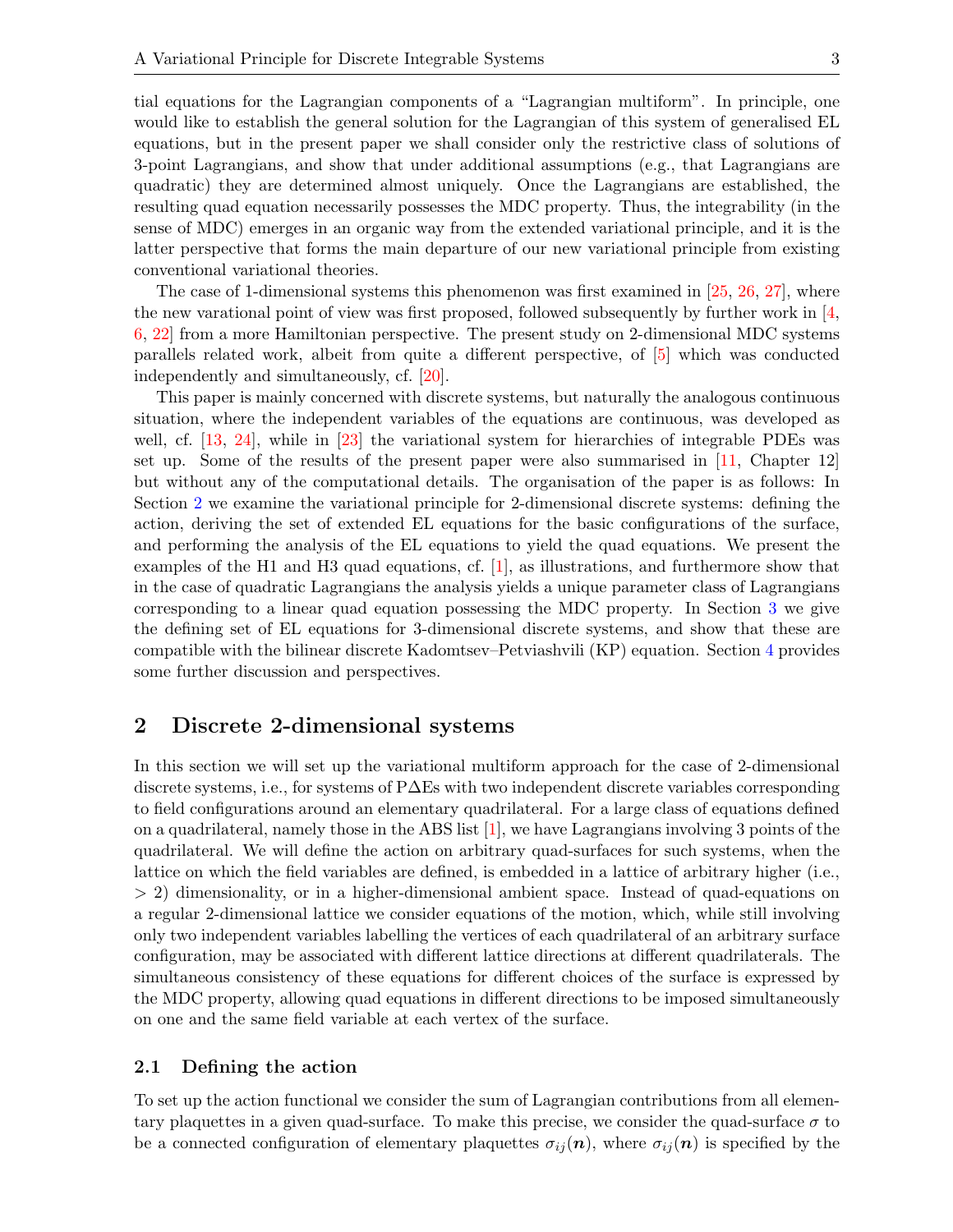position  $n$  of one of the vertices in the lattice relative to a given reference frame of arbitrary dimension<sup>[1](#page-3-0)</sup>, and configurations  $(n, n+e_i, n+e_j)$  defining a quadrilateral with elementary lattice directions given by base vectors  $e_i, e_j$  (i, j denoting labels running over a chosen index set I of cardinality  $> 2$ ), as in Fig. [1.](#page-3-1) The surface can be closed, or have a fixed boundary.

<span id="page-3-3"></span><span id="page-3-2"></span><span id="page-3-1"></span>

Figure 1. Elementary oriented plaquette.

We associate with each of the lattice directions given by the base vectors  $e_i$ ,  $i \in I$ , a distinct parameter  $\alpha_i$  taking values in some appropriate set of numbers. (In some cases these parameters can take as values points on an algebraic curve, and they can vary along the lattice, but only along the direction in the associated lattice direction, i.e.,  $\alpha_i = \alpha_i(n_i)$ .

Since the 3-point Lagrangians depend on two directions in the lattice, we can associate with it, at each point of a multidimensional lattice, an oriented plaquette  $\sigma_{ij}(n)$ . Thus, we can think of these Lagrangians as defining a discrete 2-form  $\mathcal{L}_{ij}(n)$  whose evaluation on that plaquette is given by the Lagrangian function as follows

$$
\mathcal{L}_{ij}(\boldsymbol{n}) = L(u(\boldsymbol{n}), u(\boldsymbol{n} + \boldsymbol{e}_i), u(\boldsymbol{n} + \boldsymbol{e}_j); \alpha_i, \alpha_j). \tag{2.1}
$$

Here, the  $u(n)$  are the (variational) field variables depending on the lattice sites n, while the  $\alpha_i$ are lattice parameters associated with the direction labelled by the index  $i$  in a lattice of arbitrary dimension. The Lagrangians, as the ones given in [\[13\]](#page-17-6), are postulated to be anti-symmetric (skew symmetric) with respect to the interchange of lattice directions i, j,  $\mathcal{L}_{ij} = -\mathcal{L}_{ji}$ , and so the orientation is well-defined. Consequently the action  $S$  is also well-defined by

$$
S[u(\boldsymbol{n});\sigma] = \sum_{\sigma_{ij}(\boldsymbol{n}) \in \sigma} \mathcal{L}_{ij}(\boldsymbol{n}),
$$
\n(2.2)

where in performing the lattice sum the orientation of the plaquettes is taken into account.

#### 2.2 The Euler–Lagrange equations

To derive the set of Euler–Lagrange equations stemming from the action [\(2.2\)](#page-3-2), we look at what happens at a particular point  $n$  in the lattice. For ease of notation we will suppress the dependence on  $n$ , writing  $u = u(n)$ , and make use of shift operators  $T_i$ , writing  $T_i u = u(n + e_i)$ ,  $T_j u = u(n + e_j), T_i^{-1} u = u(n - e_i),$  etc.

The central postulate is that the system, defined by the equations for  $u$ , lies at a critical point of the action [\(2.2\)](#page-3-2) viewed as a functional of both the field variable u and of the surface  $\sigma$ . Since we are considering discrete surfaces here, the notion of infinitesimal variations of the independent variables does not quite make sense, and hence we consider only finite local variations of the discrete surface by flips of quadrilaterals over elementary cubes (or rhomboids). Thus, our postulate is that the action is independent of  $\sigma$  (while keeping any boundary  $\partial \sigma$  of the surface fixed) on solutions of the system of equations for  $u$ .

To set up the fundamental system of EL equations it suffices to consider a collection of elementary surfaces embedded in 3 dimensions, and compute variations with respect to u on that surface. For an action which is the sum of 3-point Lagrangians  $L(u, T_iu, T_ju; \alpha_i, \alpha_j)$ , there are various possible configurations involving the arbitrary point  $u$ . The most obvious elementary

<span id="page-3-0"></span><sup>&</sup>lt;sup>1</sup>Although not necessary, we can think of a quadrilateral surface embedded in  $\mathbb{Z}^d$  where  $d = |I|$ , and where the coordinates of the lattice vertices are given by  $\mathbf{n} = (n_1, n_2, \ldots, n_d)$ .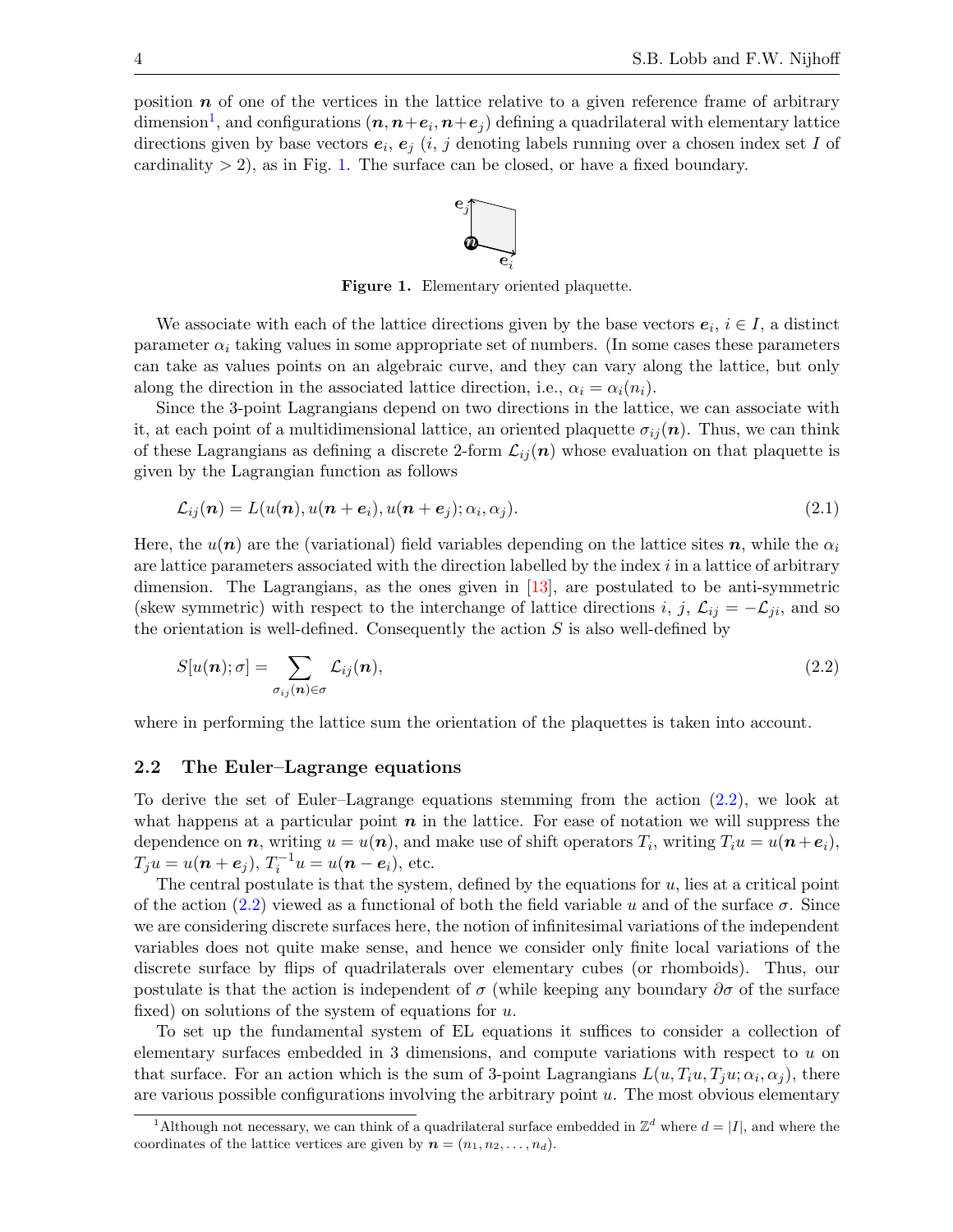(i.e., minimal containing a central point) configuration is the flat 2-dimensional one comprising three quads meeting at the central point, as shown in Fig. [2:](#page-4-0)



<span id="page-4-4"></span><span id="page-4-0"></span>Figure 2. Usual configuration in 2 dimensions.

The corresponding Euler–Lagrange equation arising from the variation of u at the central point is given by

$$
\frac{\partial}{\partial u} \left( L(T_i^{-1}u, u, T_i^{-1}T_ju; \alpha_i, \alpha_j) + L(u, T_iu, T_ju; \alpha_i, \alpha_j) + L(T_j^{-1}u, T_iT_j^{-1}u, u; \alpha_i, \alpha_j) \right) = 0.
$$
\n(2.3)

The other elementary configurations in 3 dimensions are shown in Fig. [3.](#page-4-1) All other configurations, including the "flat configuration" of Fig. [2,](#page-4-0) can be obtained as combinations of the latter three. (A similar statement to this effect has appeared in [\[5\]](#page-16-4).) Note that in the last picture in Fig. [3](#page-4-1) only two plaquettes contribute, because of the 3-point nature of the Lagrangians we are considering here.



<span id="page-4-5"></span><span id="page-4-3"></span><span id="page-4-2"></span><span id="page-4-1"></span>Figure 3. Elementary configurations in 3 dimensions.

Each of these surface configurations corresponds to a different Euler–Lagrange equation. Since all surfaces in the lattice can be obtained by combining these elementary configurations, the EL equation for any surface can be obtained by combining the Euler–Lagrange equations corresponding to the respective elementary configurations. Thus, we arrive at the following statement.

Theorem 2.1. The following equations form the complete set of Euler–Lagrange equations describing the local critical points of the action functional [\(2.2\)](#page-3-2), with discrete Lagrangian 2-form given by [\(2.1\)](#page-3-3), with respect to infinitesimal variations  $u(\mathbf{n}) \to u(\mathbf{n}) + \delta u(\mathbf{n})$  at each interior point of a quad-lattice surface, and with respect to local flips of the quadrilateral lattice

$$
\frac{\partial}{\partial u} \big( L(u, T_i u, T_j u; \alpha_i, \alpha_j) + L(u, T_j u, T_k u; \alpha_j, \alpha_k) + L(u, T_k u, T_i u; \alpha_k, \alpha_i) \big) = 0,
$$
\n(2.4a)  
\n
$$
\frac{\partial}{\partial u} \big( L(T_i^{-1} u, u, T_i^{-1} T_j u; \alpha_i, \alpha_j) - L(u, T_j u, T_k u; \alpha_j, \alpha_k) + L(T_i^{-1} u, T_i^{-1} T_k u, u; \alpha_k, \alpha_i) \big) = 0,
$$
\n(2.4b)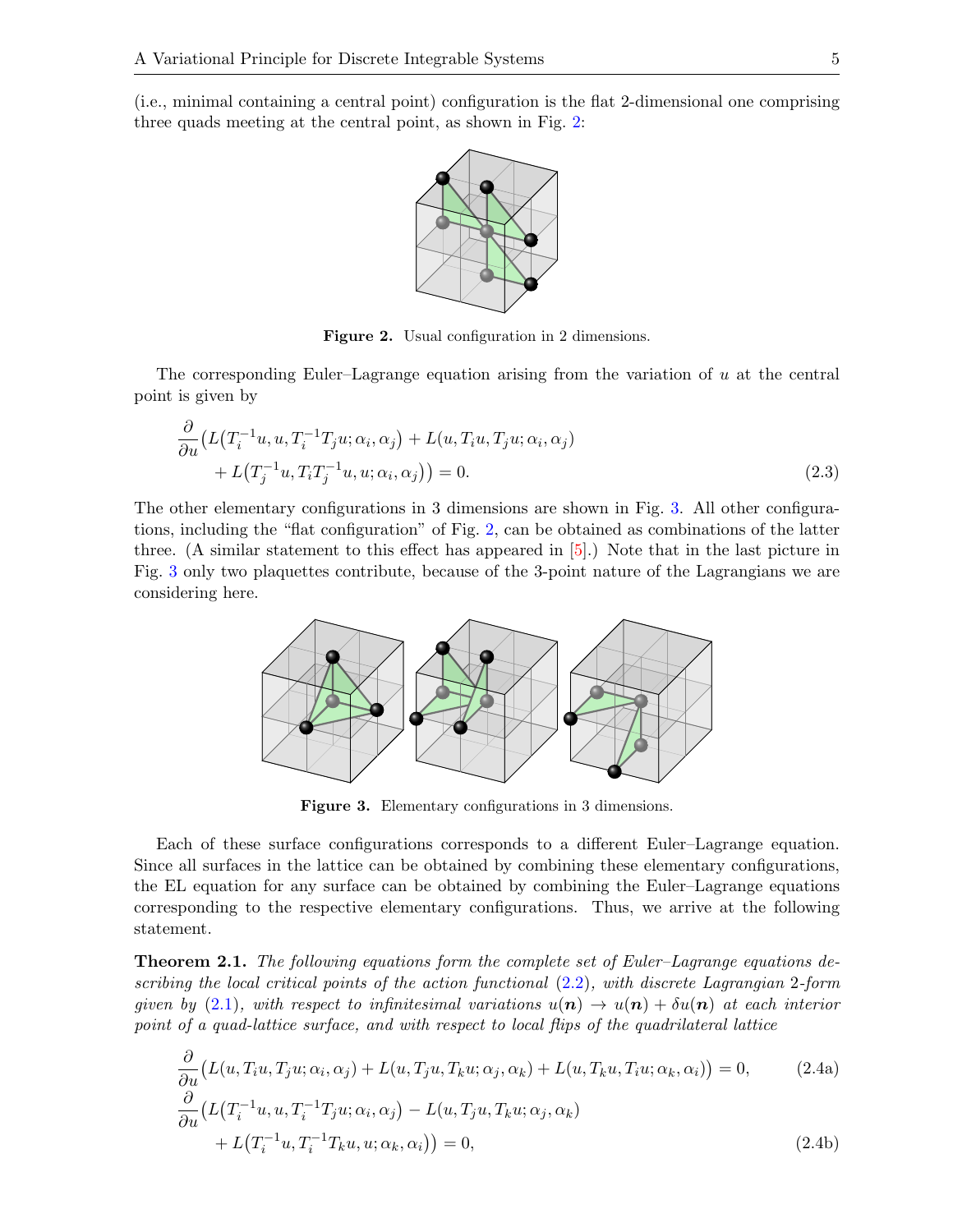$$
\frac{\partial}{\partial u}\big(L\big(T_j^{-1}u, u, T_j^{-1}T_ku; \alpha_j, \alpha_k\big) + L\big(T_i^{-1}u, T_i^{-1}T_ku, u; \alpha_k, \alpha_i\big)\big) = 0,\tag{2.4c}
$$

for all i, j,  $k \in I$ , where I is the index set labelling the lattice directions, together with the closure relation

$$
\Delta_i L(u, T_j u, T_k u; \alpha_j, \alpha_k) + \Delta_j L(u, T_k u, T_i u; \alpha_k, \alpha_i) + \Delta_k L(u, T_i u, T_j u; \alpha_i, \alpha_j) = 0, \quad (2.4d)
$$

where  $\Delta_i = T_i - id$  denotes the difference operator in the i<sup>th</sup> direction.

**Proof.** Consider the action of a closed surface. The smallest non-trivial closed surface is a cube, for which the action is

$$
S[u; cube] = L(u, T_iu, T_ju; \alpha_i, \alpha_j) + L(u, T_ju, T_ku; \alpha_j, \alpha_k) + L(u, T_ku, T_iu; \alpha_k, \alpha_i)
$$
  
- L(T\_ku, T\_iT\_ku, T\_jT\_ku; \alpha\_i, \alpha\_j) - L(T\_iu, T\_iT\_ju, T\_iT\_ku; \alpha\_j, \alpha\_k)  
- L(T\_ju, T\_jT\_ku, T\_iT\_ju; \alpha\_k, \alpha\_i).

To derive elementary configurations we start with the action over the full oriented cube, in which triangles decorating the faces indicate the Lagrangian contributions of those faces to the action:

<span id="page-5-2"></span><span id="page-5-0"></span>

<span id="page-5-1"></span>Figure 4. Decorated cube.

We now require variations of the action with respect to the dependent variables to be zero at each vertex of the closed decorated surface. This gives rise to local configurations of the three types given in Fig. [3.](#page-4-1) These lead then to the following three types of EL equations respectively

$$
\frac{\partial}{\partial u}\big(L(u, T_i u, T_j u; \alpha_i, \alpha_j) + L(u, T_j u, T_k u; \alpha_j, \alpha_k) + L(u, T_k u, T_i u; \alpha_k, \alpha_i)\big) = 0,\tag{2.5a}
$$

$$
\frac{\partial}{\partial T_i u} \big( L(u, T_i u, T_j u; \alpha_i, \alpha_j) - L(T_i u, T_i T_j u, T_i T_k u; \alpha_j, \alpha_k) + L(u, T_k u, T_i u; \alpha_k, \alpha_i) \big) = 0,
$$
\n(2.5b)

$$
\frac{\partial}{\partial T_j T_k u} \big( L(T_k u, T_i T_k u, T_j T_k u; \alpha_i, \alpha_j) + L(T_j u, T_j T_k u, T_i T_j u; \alpha_k, \alpha_i) \big) = 0,\tag{2.5c}
$$

and cyclic permutations. Shifting these in the lattice we see that they are equivalent to  $(2.4a)$ [\(2.4c\)](#page-5-0). Any closed quad-surface can be constructed from cubes, so at least away from any boundary all possible Euler–Lagrange equations are consequences of [\(2.5\)](#page-5-1). Furthermore, the closure relation [\(2.4d\)](#page-5-2) guarantees that the system of EL equations [\(2.4\)](#page-4-3) continues to hold true under elementary lattice flips, and hence under local deformations of the quad-lattice.

We will regard the system  $(2.4)$ , given by a set of linear partial difference equations for the function  $L$ , to be the fundamental system of (extended) EL equations, that defines not only the dynamics but determines also the Lagrangian 2-form  $\mathcal{L}_{ij}$  itself.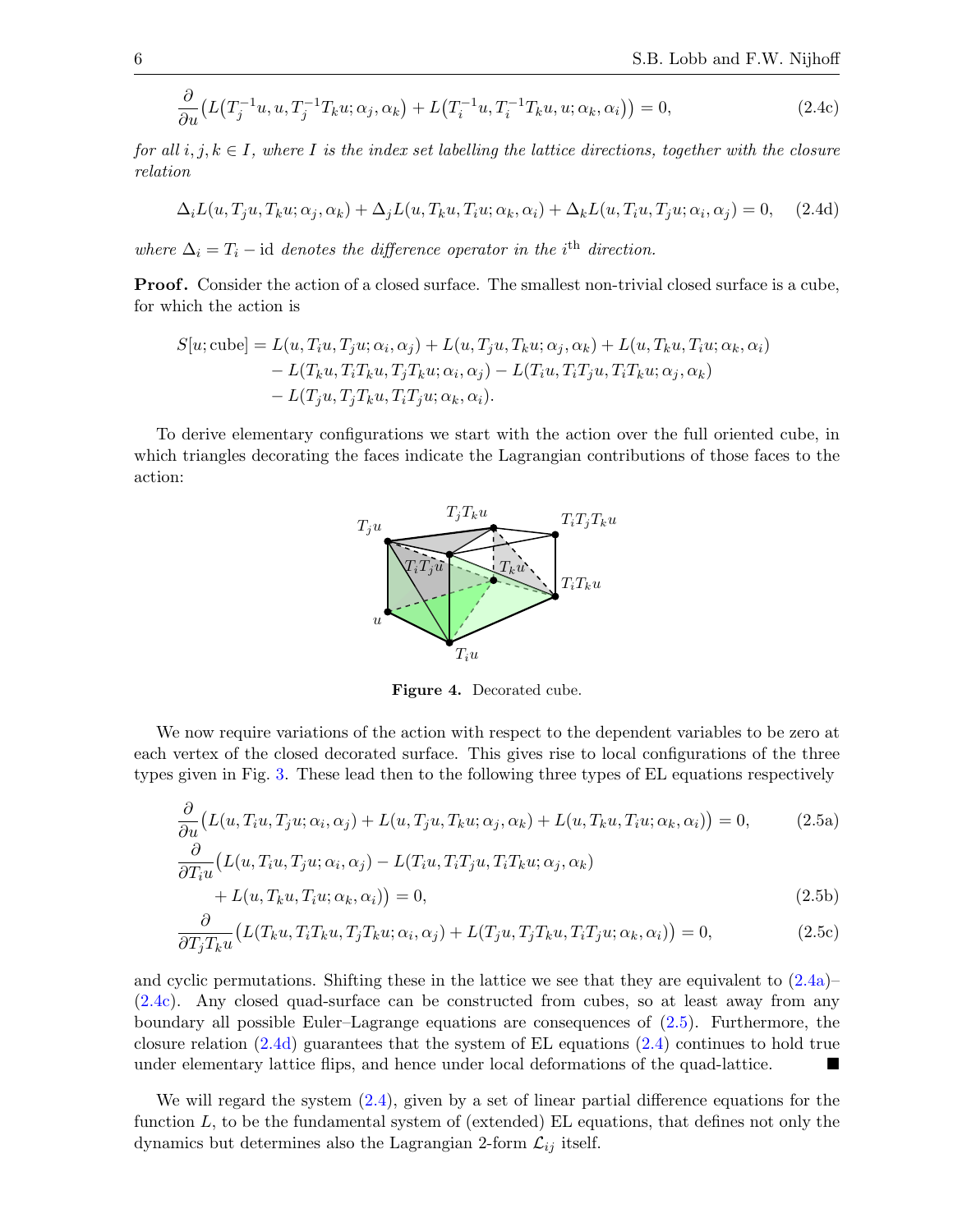#### <span id="page-6-2"></span>2.3 Consequences of the system of Euler–Lagrange equations

As in the previous subsection, we consider actions which are the sum of 3-point Lagrangians  $L(u, T_iu, T_ju; \alpha_i, \alpha_j)$ , where the Lagrangians are antisymmetric with respect to the interchange of the lattice directions, so that the equations [\(2.4\)](#page-4-3) hold. The one further assumption we will make is that we may choose initial conditions u,  $T_iu$ ,  $T_iu$ ,  $T_ku$  independently and arbitrarily. We empasize that these generalised Euler–Lagrange equations form a set of linear PDEs for the Lagrange function  $L(u, v, w; \alpha, \beta)$ , which (apart from the arguments written), may still depend on the lattice variables  $n$ , leading possible to non-autonomous equations. We will treat this system as a set of functional equations with regard to the arguments where the arbitrariness of the choice of lattice directions (i.e., the dependence on the labels  $i, j, k$  referring associated with the lattice shifts), and hence the property of MDC, plays a central role.

If we impose that the action remains invariant under deformations of the surface, then it is independent of the surface [\[13\]](#page-17-6), and all of these equations must hold simultaneously. Note that  $(2.3)$  is a consequence of  $(2.4a)-(2.4c)$  $(2.4a)-(2.4c)$  $(2.4a)-(2.4c)$  and their cyclic permutations.

**Theorem 2.2.** Suppose u,  $T_i u$ ,  $T_i u$ ,  $T_k u$  are independent and can be chosen arbitrarily in all directions  $i, j, k \in I$ . The Euler-Lagrange equation [\(2.4a\)](#page-4-2) implies that the skew symmetric Lagrangian  $L(u, T_iu, T_ju; \alpha_i, \alpha_j)$  has the form

<span id="page-6-1"></span>
$$
L(u, T_i u, T_j u; \alpha_i, \alpha_j) = A(u, T_i u; \alpha_i) - A(u, T_j u; \alpha_j) + C(T_i u, T_j u; \alpha_i, \alpha_j),
$$
\n(2.6)

for some functions A and C, with C skew symmetric,  $C(T_iu, T_ju; \alpha_i, \alpha_j) = C(T_ju, T_iu; \alpha_j, \alpha_i)$ .

**Proof.** Consider equation [\(2.4a\)](#page-4-2) in a single rhomboid. If u,  $T_iu$ ,  $T_ju$ ,  $T_ku$  for all directions  $i, j, k \in I$  can be chosen arbitrarily, then writing

$$
l(u, T_i u, T_j u; \alpha_i, \alpha_j) = \frac{\partial}{\partial u} L(u, T_i u, T_j u; \alpha_i, \alpha_j),
$$

we must have

<span id="page-6-0"></span>
$$
\frac{\partial}{\partial T_i u} \big( l(u, T_i u, T_j u; \alpha_i, \alpha_j) + l(u, T_k u, T_i u; \alpha_k, \alpha_i) \big) = 0, \n\Rightarrow l(u, T_i u, T_j u; \alpha_i, \alpha_j) = a(u, T_i u; \alpha_i) + b(u, T_j u; \alpha_i, \alpha_j),
$$
\n(2.7)

for some functions  $a, b$ . Equation [\(2.7\)](#page-6-0), together with the various permutations of the lattice directions, yields

$$
l(u, T_iu, T_ju; \alpha_i, \alpha_j) = a(u, T_iu; \alpha_i) - a(u, T_ju; \alpha_j) + d(u; \alpha_i, \alpha_j),
$$

for some function d, which is skew-symmetric in  $\alpha_i$ ,  $\alpha_j$ . Thus, setting  $\partial A(u, T_i u; \alpha_i)/\partial u =$  $a(u, T_iu; \alpha_i), \, \partial D(u; \alpha_i, \alpha_j) / \partial u = d(u; \alpha_i, \alpha_j),$  we have

$$
L(u,T_iu,T_ju;\alpha_i,\alpha_j) = A(u,T_iu;\alpha_i) - A(u,T_ju;\alpha_j) + C(T_iu,T_ju;\alpha_i,\alpha_j) + D(u;\alpha_i,\alpha_j),
$$

for some skew symmetric functions  $C$ , and  $D$ . From the closure relation  $(2.4d)$ , together with  $(2.4a)$ , however, it follows that D must be independent of u, and thus it can be absorbed in the function C, leading to [\(2.6\)](#page-6-1). Note that since  $L(u, T_iu, T_ju; \alpha_i, \alpha_j)$  is antisymmetric under the interchange of lattice directions i, j, then the same must be true of  $C(T_i u, T_j u; \alpha_i, \alpha_j)$ .

Note that, since the direction analysis in the proof involves only a single rhomboid in the lattice, the functions A and C in  $(2.6)$  may, apart from the written arguments, still depend on the lattice site  $n$ , but in a way that is independent of the lattice direction in the sense that they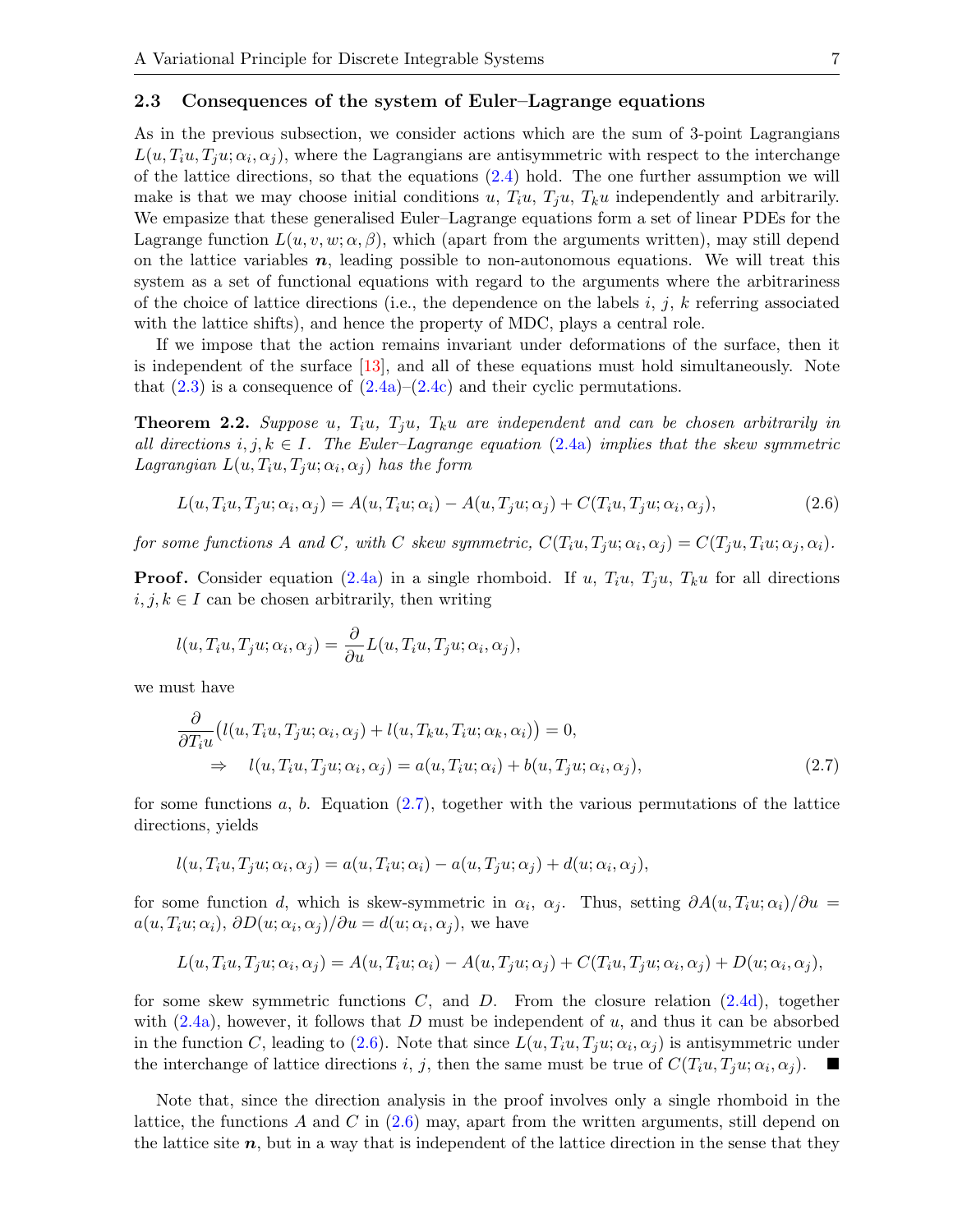obey  $(T_i A)(u, v, \dots) = (T_j A)(u, v, \dots)$  for all  $i, j \in I$ , where the shift operators  $T_i$ ,  $T_j$  are not acting on the arguments of the function.

From the perspective presented here the EL equations [\(2.4\)](#page-4-3) are fundamental, while the corresponding quad equations are in a sense a mere corollary. The connection between the former and quad equations, which arise as 'integrated' objects, in fact as conservation laws, is given by the following<sup>[2](#page-7-0)</sup>:

Theorem 2.3. For skew symmetric Lagrangians of the general 3-point form [\(2.6\)](#page-6-1) the following quadrilateral relation

<span id="page-7-3"></span>
$$
\frac{\partial}{\partial u}\big(L\big(T_i^{-1}u, u, T_i^{-1}T_ju; \alpha_i, \alpha_j\big)\big) - \frac{\partial}{\partial u}\big(A(u, T_ju; \alpha_j)\big) = h(u),\tag{2.8}
$$

constitutes a conservation law for the Euler–Lagrange equations  $(2.4)$ , under the assumption that the equations hold in any triplet of lattice directions, indicated by the labels  $i, j, k \in I$ , of a lattice of arbitrary number ( $\geq$  3) of lattice directions, and where the function  $h(u) = h(u; n)$ is independent of the lattice direction (i.e., it obeys  $h(u; T_i \mathbf{n}) = h(u; T_j \mathbf{n})$  for all  $i, j \in I$ ).

**Proof.** Substituting  $(2.6)$  into equations  $(2.4b)$  and  $(2.4c)$  gives

$$
\frac{\partial}{\partial u} \left( -A \left( T_i^{-1} u, T_i^{-1} T_j u; \alpha_j \right) - A(u, T_j u; \alpha_j) + A(u, T_k u; \alpha_k) + A \left( T_i^{-1} u, T_i^{-1} T_k u; \alpha_k \right) \right. \\
\left. + C \left( u, T_i^{-1} T_j u; \alpha_i, \alpha_j \right) - C \left( u, T_i^{-1} T_k u; \alpha_i, \alpha_k \right) \right) = 0, \\
\frac{\partial}{\partial u} \left( A \left( T_j^{-1} u, u; \alpha_j \right) - A \left( T_j^{-1} u, T_j^{-1} T_k u; \alpha_k \right) + A \left( T_i^{-1} u, T_i^{-1} T_k u; \alpha_k \right) - A \left( T_i^{-1} u, u; \alpha_i \right) \right. \\
\left. + C \left( u, T_j^{-1} T_k u; \alpha_j, \alpha_k \right) - C \left( u, T_i^{-1} T_k u; \alpha_i, \alpha_k \right) \right) = 0,
$$

where we have already cancelled some of the terms (provided we assume that  $T_i u$  and  $T_k u$  can be independently chosen, so that they don't depend on the choice of  $u$ ). We can rewrite these in a suggestive way, isolating the dependence on particular lattice directions

$$
\frac{\partial}{\partial u} \left( A(u, T_j u; \alpha_j) + A(T_i^{-1} u, T_i^{-1} T_j u; \alpha_j) - C(u, T_i^{-1} T_j u; \alpha_i, \alpha_j) \right)
$$
\n
$$
= \frac{\partial}{\partial u} \left( A(u, T_k u; \alpha_k) + A(T_i^{-1} u, T_i^{-1} T_k u; \alpha_k) - C(u, T_i^{-1} T_k u; \alpha_i, \alpha_k) \right),
$$
\n
$$
\frac{\partial}{\partial u} \left( A(T_j^{-1} u, u; \alpha_j) - A(T_j^{-1} u, T_j^{-1} T_k u; \alpha_k) + C(u, T_j^{-1} T_k u; \alpha_j, \alpha_k) \right)
$$
\n
$$
= \frac{\partial}{\partial u} \left( A(T_i^{-1} u, u; \alpha_i) - A(T_i^{-1} u, T_i^{-1} T_k u; \alpha_k) + C(u, T_i^{-1} T_k u; \alpha_i, \alpha_k) \right),
$$

and of course this must be true for all  $i, j, k$ . Thus we must have

<span id="page-7-2"></span>
$$
\frac{\partial}{\partial u}\big(A(u,T_ju;\alpha_j) + A\big(T_i^{-1}u,T_i^{-1}T_ju;\alpha_j\big) - C\big(u,T_i^{-1}T_ju;\alpha_i,\alpha_j\big)\big) = f_i,\tag{2.9a}
$$

$$
\frac{\partial}{\partial u}\big(A\big(T_i^{-1}u,u;\alpha_i\big)-A\big(T_i^{-1}u,T_i^{-1}T_ju;\alpha_j\big)+C\big(u,T_i^{-1}T_ju;\alpha_i,\alpha_j\big)\big)=g_j,\tag{2.9b}
$$

for some quantities  $f_i, g_j$  in which only one of the lattice directions, indicated by their index i, j respectively, is distinguished<sup>[3](#page-7-1)</sup>. Adding the relations  $(2.9)$  together, we find that

$$
f_i + g_j = \frac{\partial}{\partial u} \big( A(T_i^{-1}u, u; \alpha_i) + A(u, T_ju; \alpha_j) \big),
$$

<span id="page-7-1"></span><span id="page-7-0"></span><sup>&</sup>lt;sup>2</sup>A similar result in the literature, but in a different perspective, can be found in  $[6,$  Theorem 9.3].

 $3A$  particular choice of such quantities is where they are functions of u and the forward and backward shifts in the corresponding lattice direction, i.e.,  $f_i = f(u, T_i u, T_i^{-1} u, \dots)$ , and  $g_j = g(u, T_j u, T_j^{-1} u, \dots)$ , but the argument in the proof is not depending on such a choice.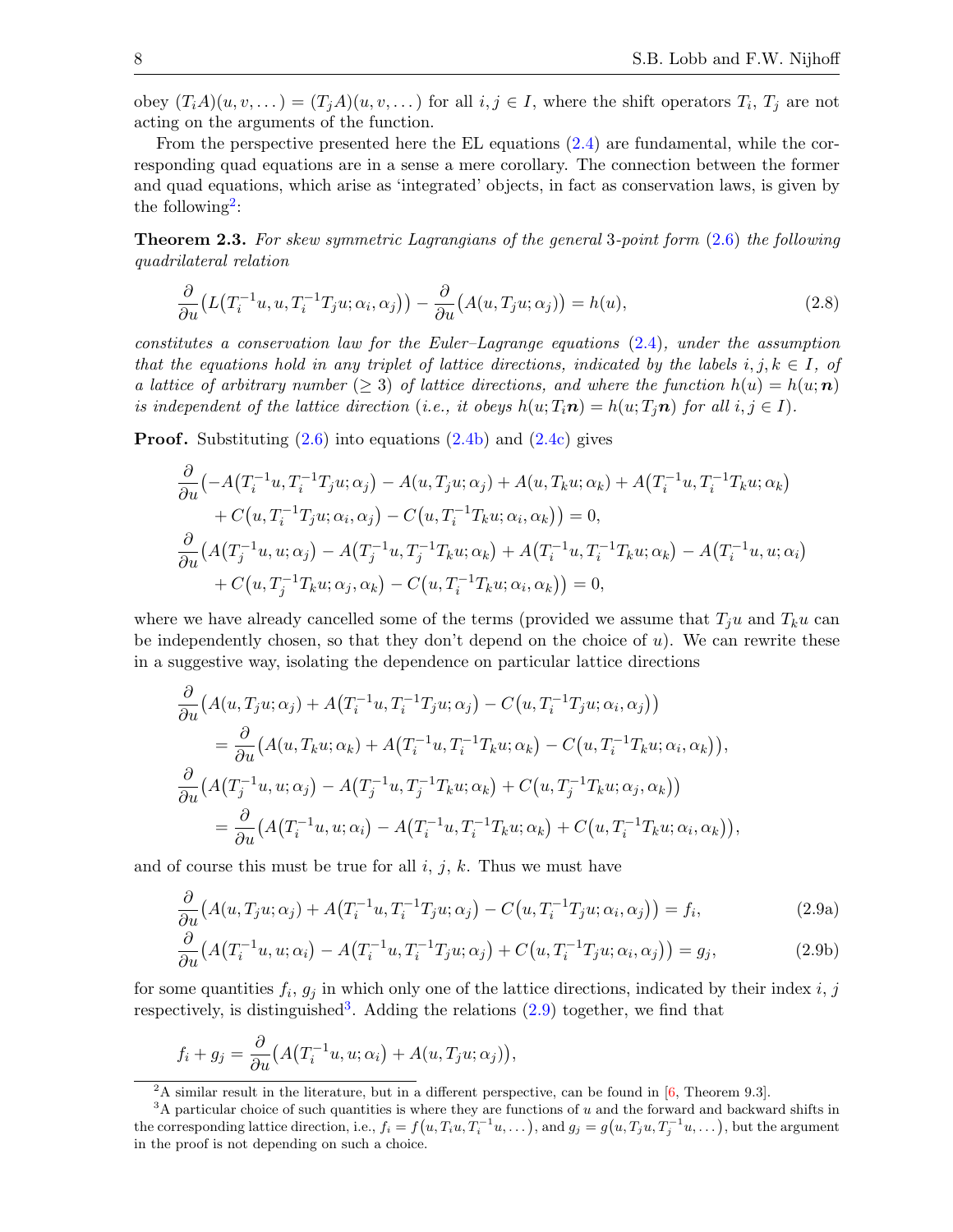for any two direction labels  $i, j \in I$ , and, hence, we deduce that

<span id="page-8-2"></span><span id="page-8-1"></span><span id="page-8-0"></span>
$$
f_i = \frac{\partial}{\partial u} \left( A \left( T_i^{-1} u, u; \alpha_i \right) \right) - h,\tag{2.10a}
$$

$$
g_j = \frac{\partial}{\partial u} (A(u, T_j u; \alpha_j)) + h,
$$
\n(2.10b)

for some quantity  $h$  in which none of the lattice directions is distinguished. In what follows we will chose this quantity to be a function of u alone, i.e.,  $h = h(u)$ , within the chosen rhomboid, while its dependence on **n** is such that  $h(u; T_i\mathbf{n}) = h(u; T_i\mathbf{n})$ . Reinserting [\(2.10\)](#page-8-0) into [\(2.9\)](#page-7-2), we obtain from both  $(2.10a)$  and  $(2.10b)$  one and the same relation on a single quad, namely

$$
\frac{\partial}{\partial u} \left( A(T_i^{-1}u, u; \alpha_i) - A(T_i^{-1}u, T_i^{-1}T_ju; \alpha_j) + C(u, T_i^{-1}T_ju; \alpha_i, \alpha_j) \right)
$$
  
= 
$$
\frac{\partial}{\partial u} (A(u, T_ju; \alpha_j)) + h,
$$

which is the stated conservation law  $(2.8)$ . It is straightforward to check that  $(2.6)$  with  $(2.8)$ are enough to satisfy all Euler–Lagrange equations [\(2.4a\)](#page-4-2)–[\(2.4c\)](#page-5-0).

We point out that in the search for solutions of the EL equations  $(2.4a)-(2.4c)$  $(2.4a)-(2.4c)$  $(2.4a)-(2.4c)$ , of the form  $(2.6)$  where A is yet unspecified, and assuming that h is a function of u at a given vertex only (and functionally independent of its shifts  $T_iu, T_iu, T_ku$ ), the function  $h(u)$  can be absorbed into the A, and hence does not need to be considered separately. Furthermore, the analysis only takes into account the directional dependence in the EL equations (i.e., the dependence on the direction labels i, j, k), and does not specify the dependence on the lattice variables n. Thus, the quantity h, and hence the function A, can still depend on  $n$ , but only in a way which doesn't distinguish any specific lattice direction. Thus, the form of the quad-equation [\(2.8\)](#page-7-3) takes either of the following equivalent form

<span id="page-8-4"></span>
$$
\frac{\partial}{\partial T_i u} \{ A(u, T_i u; \alpha_i) - A(T_i u, T_i T_j u; \alpha_j) + C(T_i u, T_j u; \alpha_i, \alpha_j) \} = 0,
$$
\n(2.11a)

<span id="page-8-5"></span>
$$
\frac{\partial}{\partial T_j u} \{ A(T_j u, T_i T_j u; \alpha_i) - A(u, T_j u; \alpha_j) + C(T_i u, T_j u; \alpha_i, \alpha_j) \} = 0,
$$
\n(2.11b)

where A remains to be identified. If the resulting quad equation obeys the MDC property, then the resulting Lagrangian obeys by construction the closure property [\(2.4d\)](#page-5-2).

In what follows we will illustrate the analysis by considering specific examples of 3-point Lagrangians of the form  $(2.6)$  leading via  $(2.8)$  to some well-known quad-equations that possess the MDC property. In doing this we will start with a given form of the 3-point Lagrangian, and identify the form of the function A.

## 2.4 Example: H1

In the example of the quad-equation called H1 in [\[1\]](#page-16-1), which is the lattice potential KdV equation, the Lagrangian (which was first given in [\[10\]](#page-17-17)) evaluated on a plaquette in the  $(i, j)$ -direction has the form

<span id="page-8-3"></span>
$$
L(u, T_i u, T_j u; \alpha_i, \alpha_j) = (T_i u - T_j u)u - (\alpha_i - \alpha_j) \ln(T_i u - T_j u). \tag{2.12}
$$

The usual Euler–Lagrange equation [\(2.3\)](#page-4-4) coming from an action on a flat 2-d surface is

$$
\frac{\partial}{\partial u}((T_iu - T_ju + T_i^{-1}u - T_j^{-1}u)u - (\alpha_i - \alpha_j)\ln(u - T_i^{-1}T_ju)
$$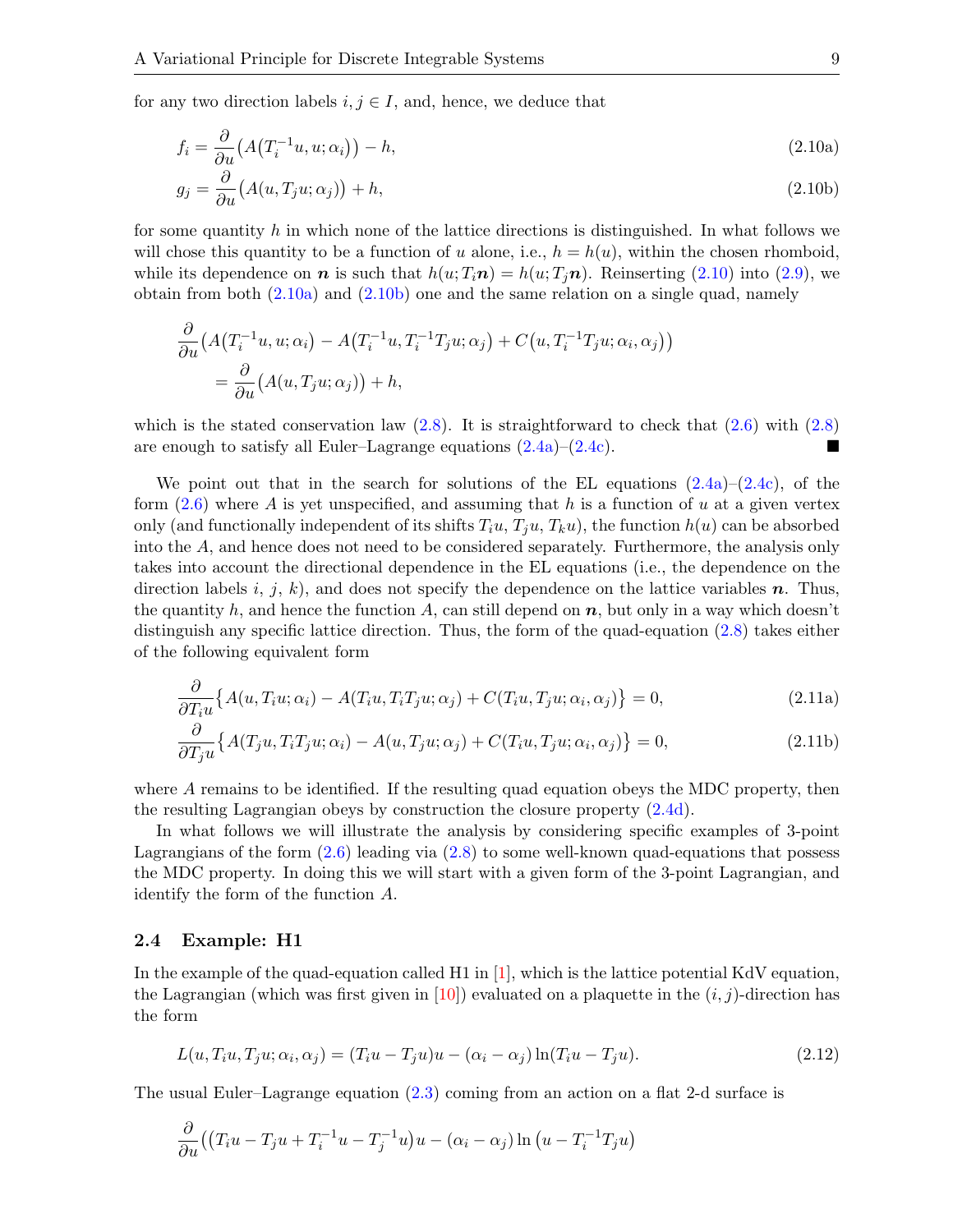$$
-(\alpha_i - \alpha_j) \ln (T_i T_j^{-1} u - u)) = 0,
$$
  
\n
$$
\Rightarrow T_i u - T_j u + T_i^{-1} u - T_j^{-1} u - \frac{\alpha_i - \alpha_j}{u - T_i^{-1} T_j u} + \frac{\alpha_i - \alpha_j}{T_i T_j^{-1} u - u} = 0,
$$
 (2.13a)

which consists of 2 shifted copies of H1 lying on a 7-point configuration, i.e., a difference consequence of H1. The Euler–Lagrange equations on non-flat surfaces  $(2.4a)-(2.4c)$  $(2.4a)-(2.4c)$  $(2.4a)-(2.4c)$  yield the two relations

<span id="page-9-4"></span><span id="page-9-1"></span><span id="page-9-0"></span>−1

$$
\frac{\partial}{\partial u}\left(u(-T_ju+T_ku)-(\alpha_i-\alpha_j)\ln\left(u-T_i^{-1}T_ju\right)-(\alpha_k-\alpha_i)\ln\left(T_i^{-1}T_ku-u\right)\right)=0,
$$
\n
$$
\Rightarrow -T_ju+T_ku-\frac{\alpha_i-\alpha_j}{u-T_i^{-1}T_ju}+\frac{\alpha_k-\alpha_i}{T_i^{-1}T_ku-u}=0,
$$
\n(2.13b)\n
$$
\frac{\partial}{\partial u}\left(u(T_j^{-1}u-T_i^{-1}u)-(\alpha_j-\alpha_k)\ln\left(u-T_j^{-1}T_ku\right)-(\alpha_k-\alpha_i)\ln\left(T_i^{-1}T_ku-u\right)\right)=0,
$$
\n(2.13c)

$$
\Rightarrow T_j^{-1}u - T_i^{-1}u - \frac{\alpha_j - \alpha_k}{u - T_j^{-1}T_ku} + \frac{\alpha_k - \alpha_i}{T_i^{-1}T_ku - u} = 0,
$$
\n(2.13c)

from  $(2.4b)$  and  $(2.4c)$  respectively, while  $(2.4a)$  in this case is trivial. In fact,  $(2.13c)$  is a consequence of [\(2.13b\)](#page-9-1) and its copies under permutation of lattice directions.

Turning now to equation [\(2.8\)](#page-7-3), we need to identify the function A, where we can set  $h = 0$ as A is yet unspecified. This yields

<span id="page-9-2"></span>
$$
T_i^{-1}u - \frac{\alpha_i - \alpha_j}{u - T_i^{-1}T_ju} = \frac{\partial}{\partial u}(A(u, T_j u; \alpha_j))
$$
  
\n
$$
\Rightarrow u - \frac{\alpha_i - \alpha_j}{T_i u - T_j u} = \frac{\partial}{\partial T_i u}(A(T_i u, T_i T_j u; \alpha_j)).
$$
\n(2.14)

Of course, by swapping the lattice directions, we also get

<span id="page-9-3"></span>
$$
u - \frac{\alpha_i - \alpha_j}{T_i u - T_j u} = \frac{\partial}{\partial T_j u} \big( A(T_j u, T_i T_j u; \alpha_i) \big). \tag{2.15}
$$

Combining  $(2.14)$  and  $(2.15)$  we get

$$
\frac{\partial}{\partial T_i u}(A(T_i u, T_i T_j u; \alpha_j)) = \frac{\partial}{\partial T_j u}(A(T_j u, T_i T_j u; \alpha_i)) = f(T_i T_j u),
$$

for some function  $f(u)$  which is independent of the lattice directions in the sense as explained in Section [2.3](#page-6-2) (which does not preclude f to depend on the lattice variables  $n$ , but only in a way that does not distinguish any of the lattice direction labels). This implies the following form of the function A

$$
A(u, T_j u; \alpha_j) = uf(T_j u) + g(T_j u; \alpha_j).
$$

In order to identify the resulting Lagrangian  $(2.6)$  with  $(2.12)$  we set

$$
A(u, T_i u; \alpha_i) - A(u, T_j u; \alpha_j) = (T_i u - T_j u) u,
$$

and so we must have  $f(x) = x + \lambda$ ,  $g(x, \alpha) = \mu$ , with  $\lambda = \lambda(n)$  and  $\mu = \mu(n)$  constant with regard to its dependence on the field variable  $u$ , and in which none of the lattice directions is distinguished (implying that any dependence on the lattice site n is such that  $T_i \lambda = T_j \lambda$ , and similar for  $\mu$ ), leading to

$$
A(u, T_i u; \alpha_i) = (T_i u + \lambda)u + \mu.
$$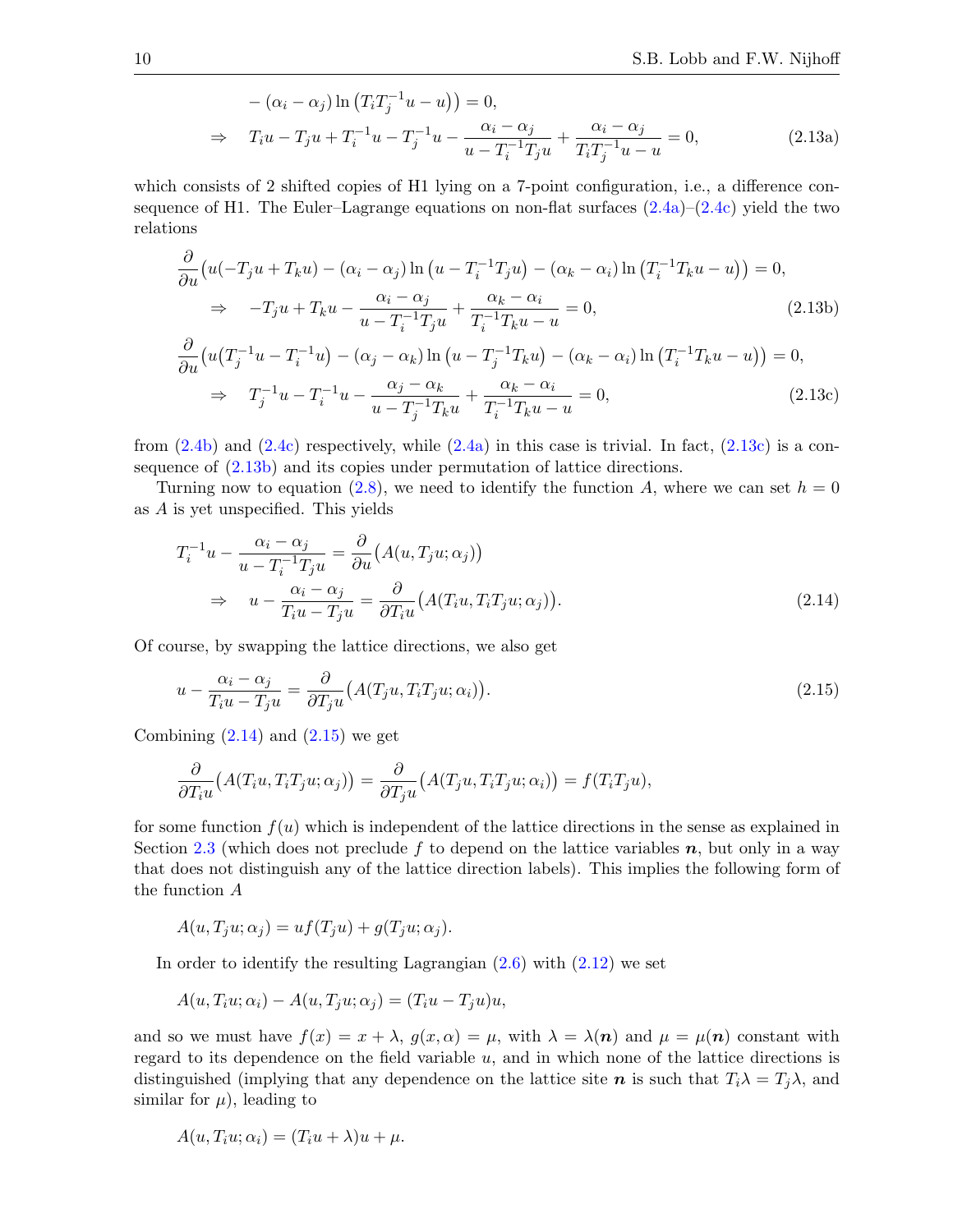Then the quad relation [\(2.8\)](#page-7-3) adopts the form

<span id="page-10-0"></span>
$$
(u - \bar{\lambda} - T_i T_j u)(T_i u - T_j u) - \alpha_i + \alpha_j = 0,
$$
\n(2.16)

which is consistent around a cube for arbitrary direction independent:  $\bar{\lambda} := T_i \lambda = T_j \lambda$ . Note that the latter quantity cancels out in the usual Euler–Lagrange equation [\(2.13a\)](#page-9-4), and that it can be absorbed into the function  $u$  by a point transformation. Hence, we can set it equal to zero w.l.o.g., in which case equation  $(2.16)$  coincides with the H1 equation (also known as lattice potential KdV equation) in the list of  $[1]$ . Thus, we retrieve from the full multiform EL system  $(2.4)$  the quad equation, but the latter equation depends on the solutions of the EL equation.

### 2.5 Example: H3

The Lagrangian evaluated on a plaquette in the  $(i, j)$ -direction has the form

$$
L(u, T_i u, T_j u; \alpha_i, \alpha_j) = \ln(\alpha_i^2) \ln u - \text{Li}_2\left(-\frac{u T_i u}{\alpha_i \delta}\right) - \ln(\alpha_j^2) \ln u + \text{Li}_2\left(-\frac{u T_j u}{\alpha_j \delta}\right) + \text{Li}_2\left(\frac{\alpha_j T_i u}{\alpha_i T_j u}\right) - \text{Li}_2\left(\frac{\alpha_i T_i u}{\alpha_j T_j u}\right) + \ln(\alpha_j^2) \ln\left(\frac{T_i u}{T_j u}\right),
$$

where  $\delta$  is an arbitrary constant parameter. Here  $\text{Li}_2(x)$  is the well known dilogarithm function, defined by

$$
\text{Li}_2(x) = -\int_0^x x^{-1} \ln(1-x) \, \mathrm{d}x.
$$

Up to an as yet unspecified function  $f(u)$  we can identify

$$
A(u, T_i u; \alpha_i) = \ln(\alpha_i^2) \ln u - \text{Li}_2\left(-\frac{u T_i u}{\alpha_i \delta}\right) + f(u), \qquad (2.17a)
$$

<span id="page-10-1"></span>
$$
C(T_i u, T_j u; \alpha_i, \alpha_j) = \text{Li}_2\left(\frac{\alpha_j T_i u}{\alpha_i T_j u}\right) - \text{Li}_2\left(\frac{\alpha_i T_i u}{\alpha_j T_j u}\right) + \ln\left(\alpha_j^2\right) \ln\left(\frac{T_i u}{T_j u}\right). \tag{2.17b}
$$

Note that the quantity C of  $(2.17b)$  is antisymmetric as a consequence of the property of the dilogarithm

$$
\text{Li}_2(x) + \text{Li}_2(1/x) = -\frac{\pi^2}{6} - \frac{1}{2}(\ln(-x))^2.
$$

The equation [\(2.11a\)](#page-8-4) is then

$$
\frac{\partial}{\partial T_i u} \left\{ \ln (\alpha_i^2) \ln u - \text{Li}_2 \left( -\frac{u T_i u}{\alpha_i \delta} \right) + f(u) - \ln (\alpha_j^2) \ln(T_i u) + \text{Li}_2 \left( -\frac{(T_i u) T_i T_j u}{\alpha_j \delta} \right) \right\} \n- f(T_i u) + \text{Li}_2 \left( \frac{\alpha_j T_i u}{\alpha_i T_j u} \right) - \text{Li}_2 \left( \frac{\alpha_i T_i u}{\alpha_j T_j u} \right) + \ln (\alpha_j^2) \ln \left( \frac{T_i u}{T_j u} \right) \right\} = 0 \n\Rightarrow \frac{1}{T_i u} \ln \left( 1 + \frac{u(T_i u)}{\alpha_i \delta} \right) - \frac{1}{T_i u} \ln (\alpha_j^2) - \frac{1}{T_i u} \ln \left( 1 + \frac{(T_i u) T_i T_j u}{\alpha_j \delta} \right) - f'(T_i u) \n- \frac{1}{T_i u} \ln \left( 1 - \frac{\alpha_j T_i u}{\alpha_i T_j u} \right) + \frac{1}{T_i u} \ln \left( 1 - \frac{\alpha_i T_i u}{\alpha_j T_j u} \right) + \frac{1}{T_i u} \ln (\alpha_j^2) = 0 \n\Rightarrow \frac{1}{T_i u} \ln \left( \frac{u(T_i u) + \alpha_i \delta}{(T_i u) T_i T_j u + \alpha_j \delta} \cdot \frac{\alpha_j T_j u - \alpha_i T_i u}{\alpha_i T_j u - \alpha_j T_i u} \right) - f'(T_i u) = 0,
$$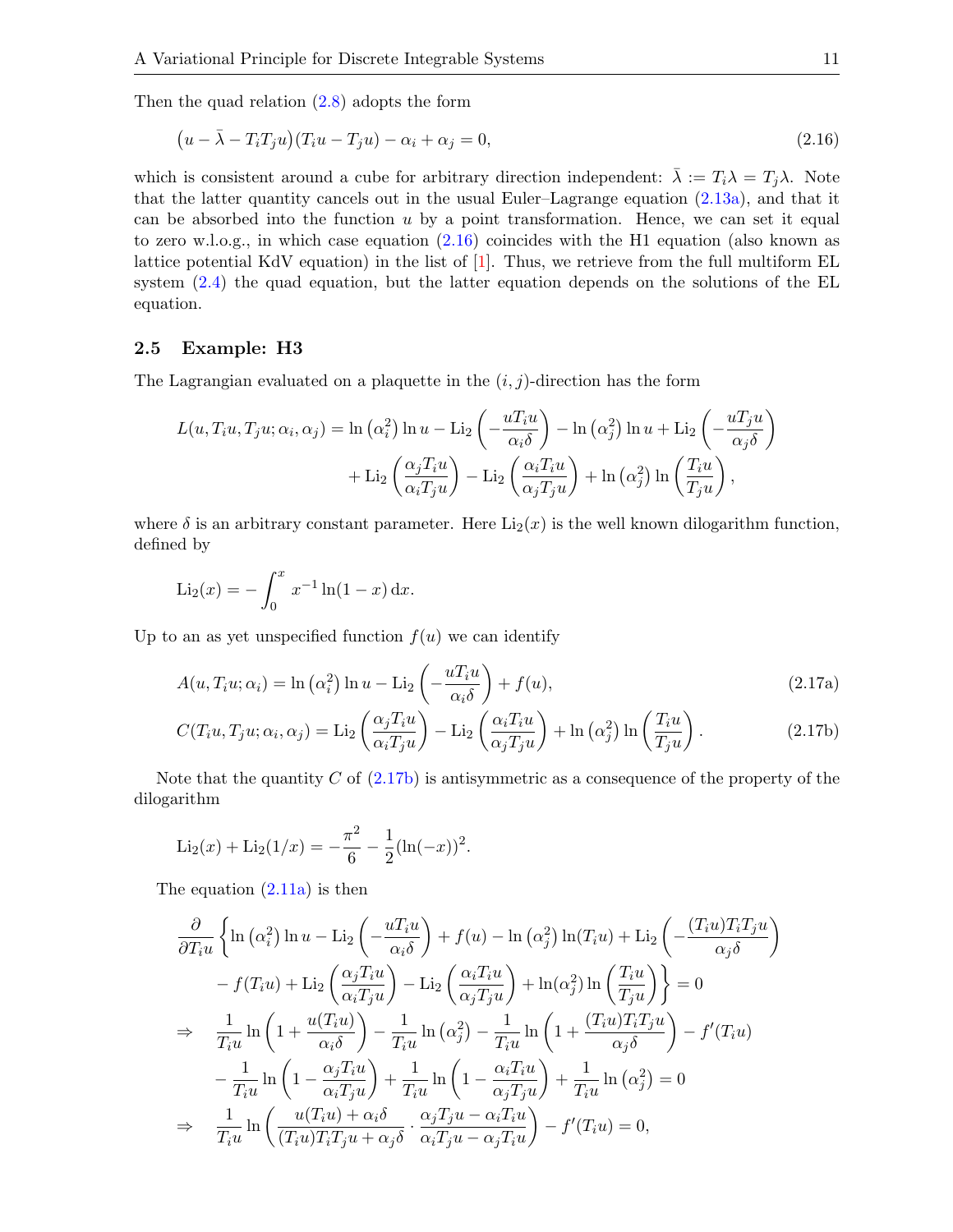where  $f'(z) = df/dz$ . If we define

$$
t_i = \exp\left\{ (T_i u) f'(T_i u) \right\},\
$$

then the exponentiation of the latter result yields

<span id="page-11-0"></span>
$$
\frac{\alpha_i \delta + u(T_i u)}{\alpha_j \delta + (T_i u) T_i T_j u} = t_i \frac{\alpha_i T_j u - \alpha_j T_i u}{\alpha_j T_j u - \alpha_i T_i u},\tag{2.18}
$$

which is a slight generalization (due to the function  $t_i$ ) of a particular 3-leg form of the H3 equation of  $[1]$  (i.e., up to a symmetry of the square). To determine the function  $t_i$ , note that the equation  $(2.18)$  can also be cast in the form

$$
\alpha_i(uT_iu + t_i(T_ju)T_iT_ju) - \alpha_j(u(T_ju) + t_i(T_iu)T_iT_ju) + \delta(\alpha_i^2 - t_i\alpha_j^2)
$$

$$
+ \alpha_i\alpha_j\delta\frac{T_ju}{T_iu}(t_i - 1) = 0.
$$

Note from [\(2.11b\)](#page-8-5) that we also have the equation

$$
\alpha_i(u(T_iu) + t_j(T_ju)T_iT_ju) - \alpha_j(u(T_ju) + t_j(T_iu)T_iT_ju) - \delta(\alpha_j^2 - t_j\alpha_i^2)
$$

$$
-\alpha_i\alpha_j\delta\frac{T_iu}{T_ju}(t_j - 1) = 0,
$$

and so we must have

$$
(\alpha_i T_j u - \alpha_j T_i u)(T_i T_j u)(t_i - t_j)
$$
  
+  $\delta \left[ \alpha_j (t_i - 1) \left( \alpha_i \frac{T_j u}{T_i u} - \alpha_j \right) + \alpha_i (t_j - 1) \left( \alpha_j \frac{T_i u}{T_j u} - \alpha_i \right) \right] = 0.$ 

Therefore  $t_i = t_j$ , and if  $\delta \neq 0$  then  $t_i = t_j = 1$ , and we recover the H3 equation of [\[1\]](#page-16-1), in the form

$$
\alpha_i(u(T_iu) + (T_ju)T_iT_ju) - \alpha_j(u(T_ju) + (T_iu)T_iT_ju) = \delta(\alpha_j^2 - \alpha_i^2).
$$

If, on the other hand,  $\delta = 0$  we have a little more freedom, and we can let  $t_i = t_j = t$  for some arbitrary direction independent quantity t which may depend on the lattice sites  $n$  but subject to  $T_i t = T_j t$  for all direction labels  $i, j \in I$ . In that case, the equation reads

$$
\alpha_i\big(u(T_iu) + t(T_ju)T_iT_ju\big) - \alpha_j\big(u(T_ju) + t(T_iu)T_iT_ju\big) = 0,
$$

and this equation, which is equivalent to  $(H3)_{\delta=0}$ , up to a point transformation, is also consistent around the cube. We mention that the possible explicit dependence on the lattice variables  $n$ (i.e., non-autonomicity) appearing in the form of the quad equations is not a new feature, and was studied in several places in the literature, cf., e.g., [\[21\]](#page-17-18).

## 2.6 Quadratic Lagrangians

In the case of quadratic Lagrangians a full solution of the extended system of EL equations [\(2.4\)](#page-4-3), can be found as follows.

Let us consider the general homogeneous quadratic Lagrangian 2-form component, which must be of the form  $(2.6)$ , namely

$$
L_{i,j}(u, T_i u, T_j u) = A_i(u, T_i u) - A_j(u, T_j u) + B_{i,j}(T_i u, T_j u),
$$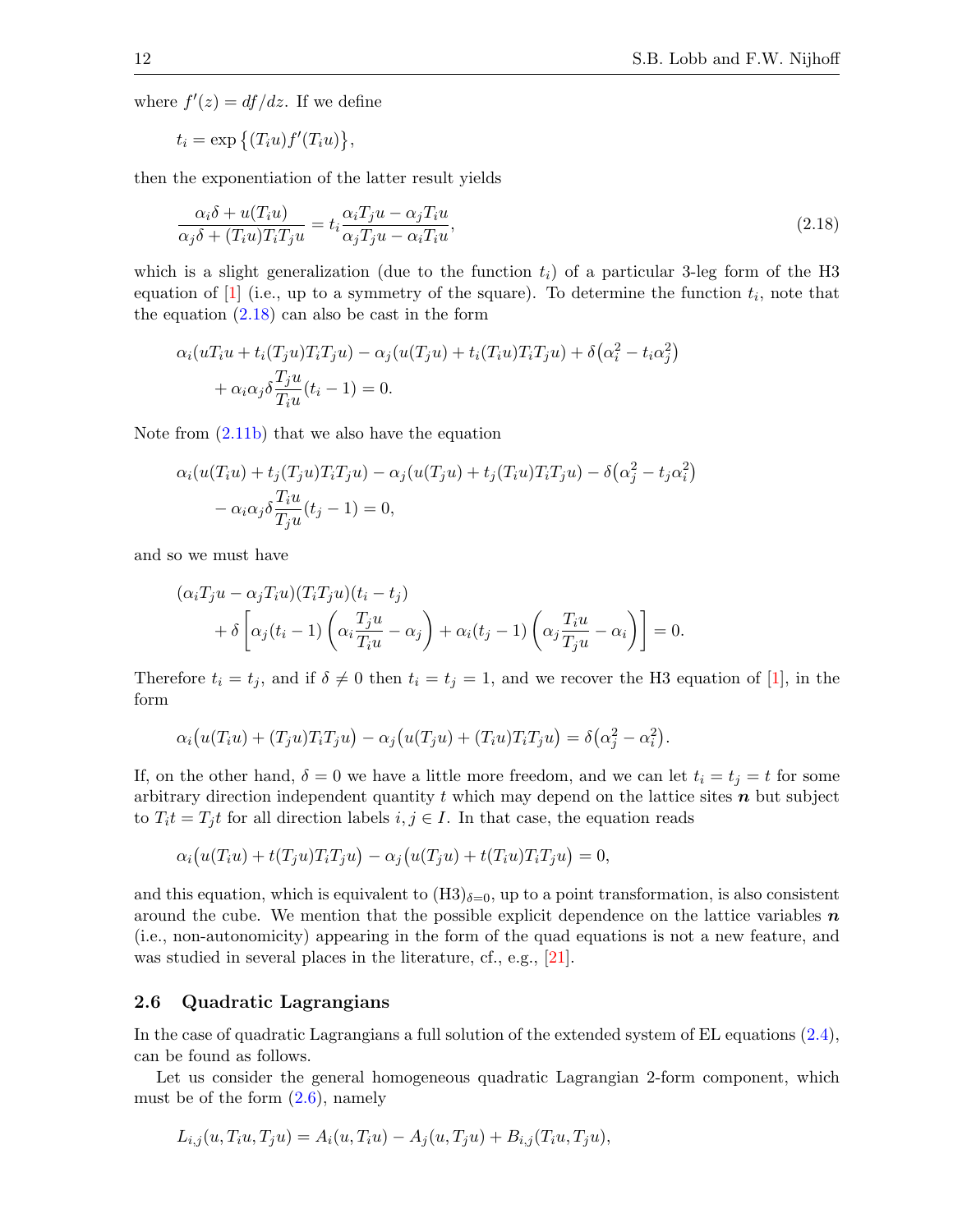by setting

$$
A_i(u, T_i u) = \frac{1}{2} a_i u^2 + a'_i u T_i u + \frac{1}{2} a''_i (T_i u)^2,
$$
  
\n
$$
B_{i,j}(T_i u, T_j u) = \frac{1}{2} b_{ij}(T_i u)^2 - \frac{1}{2} b_{ji}(T_j u)^2 + b'_{ij}(T_i u) T_j u,
$$

where  $b'_{ji} = -b'_{ij}$ . Applying equation [\(2.8\)](#page-7-3) in the form

$$
\frac{\partial}{\partial T_i u}(L_{ij}(u, T_i u, T_j u)) = \frac{\partial}{\partial T_i u}(A_j(T_i u, T_i T_j u)),
$$

(which holds for all directions  $i, j$ ) we obtain the linear quad-equation

$$
a_i'u + (a_i'' + b_{ij} - a_j)T_iu + b_{ij}'T_ju = a_j'T_iT_ju.
$$

Since these hold for arbitrary  $i, j$ -labels we obtain the conditions

$$
a'_i = a'_j
$$
, and  $(a''_i + b_{ij} - a_j)a'_i = a'_jb'_{ji}$ .

Setting (in accordance with the requirement of covariance)  $a'_i = a'_j =: a'$  and implementing the other condition we get the quad-equation  $T_i T_j u = u + \frac{1}{a'}$  $\frac{1}{a'}b'_{ij}(T_ju-T_iu)$ , with Lagrangian

$$
L_{i,j} = \frac{1}{2}(a_i - a_j)u^2 + a'u(T_iu - T_ju) + \frac{1}{2}a_j(T_iu)^2 - \frac{1}{2}a_i(T_ju)^2 - \frac{1}{2}b'_{ij}(T_iu - T_ju)^2,
$$

where the terms with  $a_i$  can be removed w.l.o.g. (since they form an exact discrete 2-form), and we can fix the overall constant by setting  $a' = 1$ . The closure relation [\(2.4d\)](#page-5-2) leads to the functional relation

$$
b'_{ij}(b'_{ik} - b'_{jk}) = 1 - b'_{ik}b'_{jk} \quad \Rightarrow \quad b'_{ij} = (1 - P_i P_j)/(P_i - P_j),
$$

in terms of a new lattice parameter  $P_i := b'_{i,k_0}$  for some fixed  $k_0$ . Thus, we obtain the unique (up to a multiplicative constant) Lagrangian 2-form

$$
L(u, T_i u, T_j u; \alpha_i, \alpha_j) = u(T_i u - T_j u) - \frac{1}{2} \frac{1 - P_i P_j}{P_i - P_j} (T_i u - T_j u)^2.
$$

More specifically, setting  $b'_{ik_0} = 1 + \epsilon \alpha_i$ , and taking the limit  $\epsilon \to 0$ , the quadratic Lagrangian adopts the form

$$
L(u, T_iu, T_ju; \alpha_i, \alpha_j) = u(T_iu - T_ju) + \frac{1}{2}\frac{\alpha_i + \alpha_j}{\alpha_i - \alpha_j}(T_iu - T_ju)^2,
$$

which produces the family of multidimensional consistent quad-equations

$$
(\alpha_i + \alpha_j)(T_i u - T_j u) = (\alpha_i - \alpha_j)(T_i T_j u - u).
$$

Similar Lagrangian structures were considered in [\[3\]](#page-16-5).

# <span id="page-12-0"></span>3 Discrete 3-dimensional systems

So far the only instance of a Lagrangian structure for a fully discrete 3-dimensional integrable equation was, to our knowledge, given in [\[15\]](#page-17-9), namely for the Hirota bilinear KP equation. In that paper a description of the system was given in terms of a discrete Lagrangian 3-form structure, and its closure relation was proven. In a recent paper [\[7\]](#page-16-6) a more geometric interpretation of that result was provided. Here we define the general set-up for the variational approach, in terms of Lagrangian multiforms, of 3D discrete systems.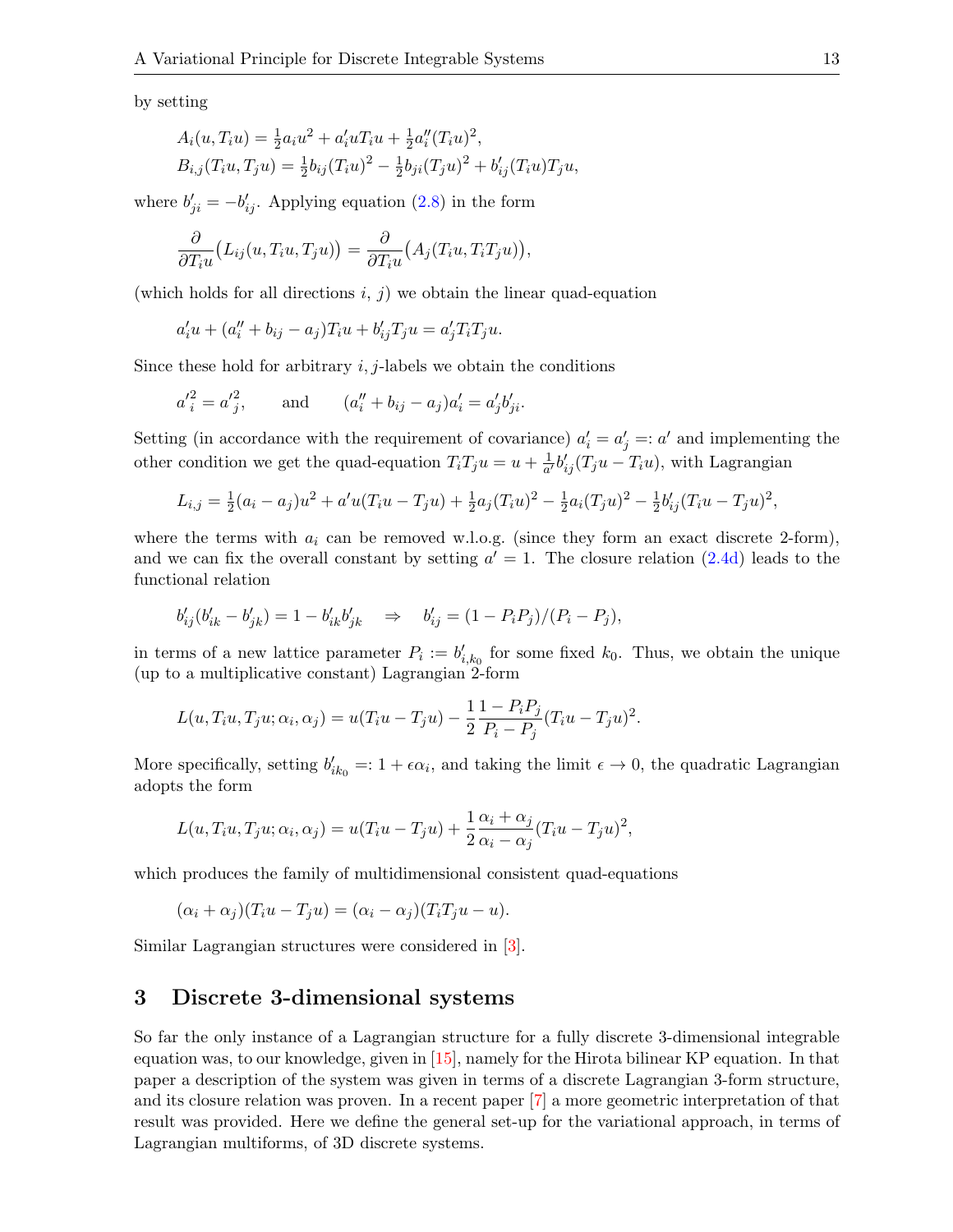

<span id="page-13-0"></span>Figure 5. Elementary oriented cube.

#### 3.1 Defining the action

A Lagrangian for a 3-dimensional system can be defined on an elementary cube (or rhomboid)  $\nu_{ijk}(n)$ , where  $\nu_{ijk}(n)$  is specified by the position  $\bm{n}=(\bm{n},\bm{n}+\bm{e}_i,\bm{n}+\bm{e}_j,\bm{n}+\bm{e}_k)$  of one of its vertices in the lattice and the lattice directions given by the base vectors  $e_i, e_j, e_k$ , as in Fig. [5.](#page-13-0)

The Lagrangian 3-form  $\mathcal{L}_{ijk}$  can depend, in principle, on the fields at all 8 vertices of the elementary cube

$$
\mathcal{L}_{ijk}(\boldsymbol{n}) = L(u(\boldsymbol{n}), u(\boldsymbol{n}+\boldsymbol{e}_i), u(\boldsymbol{n}+\boldsymbol{e}_j), u(\boldsymbol{n}+\boldsymbol{e}_k), u(\boldsymbol{n}+\boldsymbol{e}_i+\boldsymbol{e}_j),
$$
  

$$
u(\boldsymbol{n}+\boldsymbol{e}_j+\boldsymbol{e}_k), u(\boldsymbol{n}+\boldsymbol{e}_i+\boldsymbol{e}_k), u(\boldsymbol{n}+\boldsymbol{e}_i+\boldsymbol{e}_j+\boldsymbol{e}_k); \alpha_i, \alpha_j, \alpha_k),
$$

as well as on lattice parameters  $\alpha_i$ ,  $\alpha_j$ ,  $\alpha_k$ . The action can then be defined as a connected configuration  $\nu$  of these elementary cubes embedded in a lattice of 4 dimensions or higher

$$
S[u(\boldsymbol{n});\nu]=\sum_{\nu_{ijk}(\boldsymbol{n})\in\nu}\mathcal{L}_{ijk}(\boldsymbol{n}).
$$

This action is of course still perfectly valid if the Lagrangian doesn't depend on the fields at all vertices of the cube. For example, in the case of the bilinear discrete KP equation, one can write a Lagrangian depending on fields at 6 vertices.

#### 3.2 The Euler–Lagrange equations

The Euler–Lagrange equation in the usual 3-dimensional space is

$$
0 = \frac{\partial}{\partial u} (\mathcal{L}_{ijk} + T_i^{-1} \mathcal{L}_{ijk} + T_j^{-1} \mathcal{L}_{ijk} + T_k^{-1} \mathcal{L}_{ijk} + T_i^{-1} T_j^{-1} \mathcal{L}_{ijk} + T_j^{-1} T_k^{-1} \mathcal{L}_{ijk} + T_k^{-1} T_i^{-1} \mathcal{L}_{ijk} + T_i^{-1} T_j^{-1} T_k^{-1} \mathcal{L}_{ijk}),
$$

where we take into account all Lagrangian contributions that involve the field  $u$ . We have suppressed the dependence on the variables, writing

$$
\mathcal{L}_{ijk} = \mathcal{L}_{ijk}(u, T_iu, T_ju, T_ku, T_iT_ju, T_jT_ku, T_iT_ku, T_iT_jT_ku).
$$

Note that any point in  $\mathbb{Z}^3$  belongs to 8 cubes, so we have in principle 8 terms in the above equation. This is the analogue of the "flat" equation  $(2.3)$  we had in 2 dimensions.

Embed the system in 4 dimensions. In 3 dimensions, the smallest closed 2-dimensional space is a cube, consisting of 6 faces; in 4 dimensions, the smallest closed 3-dimensional space is a hypercube, consisting of 8 cubes. The action on the elementary hypercube will have the form

$$
S(u; \text{hypercube}) = \Delta_l \mathcal{L}_{ijk} - \Delta_i \mathcal{L}_{jkl} + \Delta_j \mathcal{L}_{kli} - \Delta_k \mathcal{L}_{lij}.
$$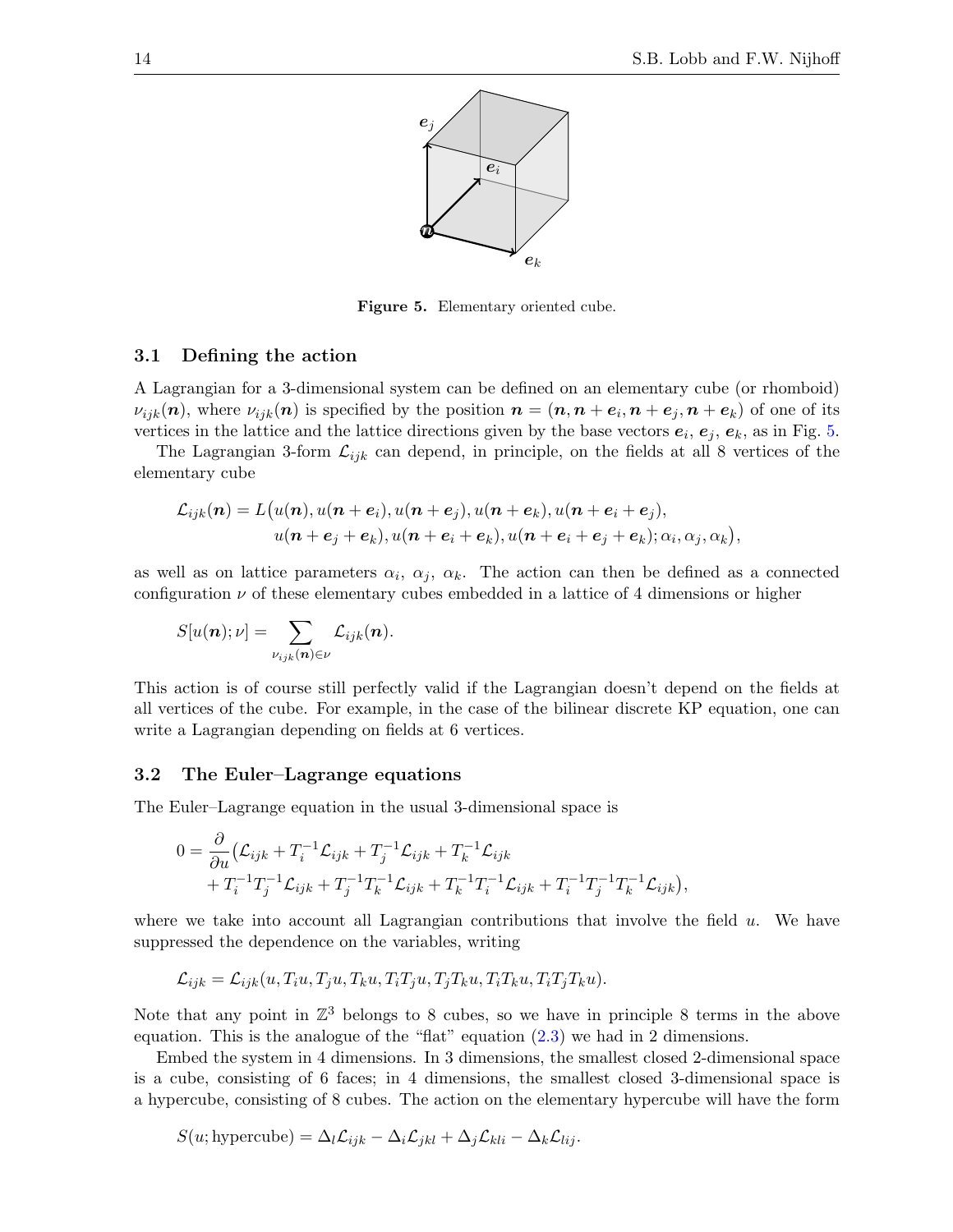Because of the symmetry, we need only take derivatives with respect to  $u, T_iu, T_iT_ju, T_iT_jT_ku$ and  $T_iT_jT_kT_lu$ , and the other equations will follow by cyclic permutation of the lattice directions. Then we have the set of equations

<span id="page-14-3"></span><span id="page-14-0"></span>
$$
0 = \frac{\partial}{\partial u} \left( -\mathcal{L}_{ijk} + \mathcal{L}_{jkl} - \mathcal{L}_{kli} + \mathcal{L}_{lij} \right),\tag{3.1a}
$$

$$
0 = \frac{\partial}{\partial T_i u} \left( -\mathcal{L}_{ijk} - T_i \mathcal{L}_{jkl} - \mathcal{L}_{kli} + \mathcal{L}_{lij} \right),\tag{3.1b}
$$

<span id="page-14-5"></span>
$$
0 = \frac{\partial}{\partial T_i T_j u} \left( -\mathcal{L}_{ijk} - T_i \mathcal{L}_{jkl} + T_j \mathcal{L}_{kli} + \mathcal{L}_{lij} \right),\tag{3.1c}
$$

<span id="page-14-6"></span>
$$
0 = \frac{\partial}{\partial T_i T_j T_k u} \left( -\mathcal{L}_{ijk} - T_i \mathcal{L}_{jkl} + T_j \mathcal{L}_{kli} - T_k \mathcal{L}_{lij} \right),\tag{3.1d}
$$

<span id="page-14-4"></span><span id="page-14-1"></span>
$$
0 = \frac{\partial}{\partial T_i T_j T_k T_l u} \left( T_l \mathcal{L}_{ijk} - T_i \mathcal{L}_{jkl} + T_j \mathcal{L}_{kli} - T_k \mathcal{L}_{lij} \right),\tag{3.1e}
$$

along with the equivalent shifted versions

$$
0 = \frac{\partial}{\partial u} \left( -\mathcal{L}_{ijk} + \mathcal{L}_{jkl} - \mathcal{L}_{kli} + \mathcal{L}_{lij} \right),\tag{3.2a}
$$

$$
0 = \frac{\partial}{\partial u} \left( -T_i^{-1} \mathcal{L}_{ijk} - \mathcal{L}_{jkl} - T_i^{-1} \mathcal{L}_{kli} + T_i^{-1} \mathcal{L}_{lij} \right),\tag{3.2b}
$$

$$
0 = \frac{\partial}{\partial u} \left( -T_i^{-1} T_j^{-1} \mathcal{L}_{ijk} - T_j^{-1} \mathcal{L}_{jkl} + T_i^{-1} \mathcal{L}_{kli} + T_i^{-1} T_j^{-1} \mathcal{L}_{lij} \right),\tag{3.2c}
$$

$$
0 = \frac{\partial}{\partial u} \left( -T_i^{-1} T_j^{-1} T_k^{-1} \mathcal{L}_{ijk} - T_j^{-1} T_k^{-1} \mathcal{L}_{jkl} + T_i^{-1} T_k^{-1} \mathcal{L}_{kli} - T_i^{-1} T_j^{-1} \mathcal{L}_{lij} \right),\tag{3.2d}
$$

$$
0 = \frac{\partial}{\partial u} \left( T_i^{-1} T_j^{-1} T_k^{-1} \mathcal{L}_{ijk} - T_j^{-1} T_k^{-1} T_l^{-1} \mathcal{L}_{jkl} + T_i^{-1} T_k^{-1} T_l^{-1} \mathcal{L}_{kli} - T_i^{-1} T_j^{-1} T_l^{-1} \mathcal{L}_{lij} \right). (3.2e)
$$

The system of equations comprising  $(3.1)$ ,  $(3.2)$  and the 3-form closure relation

<span id="page-14-7"></span>
$$
\Delta_l \mathcal{L}_{ijk} - \Delta_i \mathcal{L}_{jkl} + \Delta_j \mathcal{L}_{kli} - \Delta_k \mathcal{L}_{lij} = 0
$$
\n(3.3)

forms the fundamental system of EL equations of a 3D integrable fully discrete system, which we leave without proof for now. The, so far only, example that has been realized is the case of the bilinear discrete KP, which we will present next.

## 3.3 Example: bilinear discrete KP

The Lagrangian for the bilinear discrete KP equation was first given in [\[15\]](#page-17-9), and in 3-dimensional space gives as Euler–Lagrange equations 12 copies of the bilinear discrete KP equation itself, on 6 elementary cubes. The Lagrangian  $\mathcal{L}_{ijk}$  3-form component depends on the six fields  $T_i u$ ,  $T_j u$ ,  $T_ku$ ,  $T_iT_ju$ ,  $T_jT_ku$ , and  $T_iT_ku$ , and has the following form

<span id="page-14-2"></span>
$$
\mathcal{L}_{ijk} = \frac{1}{2} (L_{ijk} + L_{jki} + L_{kij} - L_{ikj} - L_{jik} - L_{kji}),
$$
\n(3.4a)

where

$$
L_{ijk} := \ln\left(\frac{(T_k u)T_i T_j u}{(T_j u)T_k T_i u}\right) \ln\left(-\frac{A_{ki} T_j u}{A_{jk} T_i u}\right) - \text{Li}_2\left(-\frac{A_{ij} (T_k u)T_i T_j u}{A_{ki} (T_j u)T_k T_i u}\right). \tag{3.4b}
$$

Here the  $A_{ij}$  are constants which are antisymmetric with respect to swapping the indices, i.e.,  $A_{ij} = -A_{ji}$ . Introducing the quantity  $C_{ijk}$ , defined by

$$
C_{ijk} = \frac{A_{ij}(T_{k}u)T_{i}T_{j}u + A_{jk}(T_{i}u)T_{j}T_{k}u}{A_{ik}(T_{j}u)T_{k}T_{i}u},
$$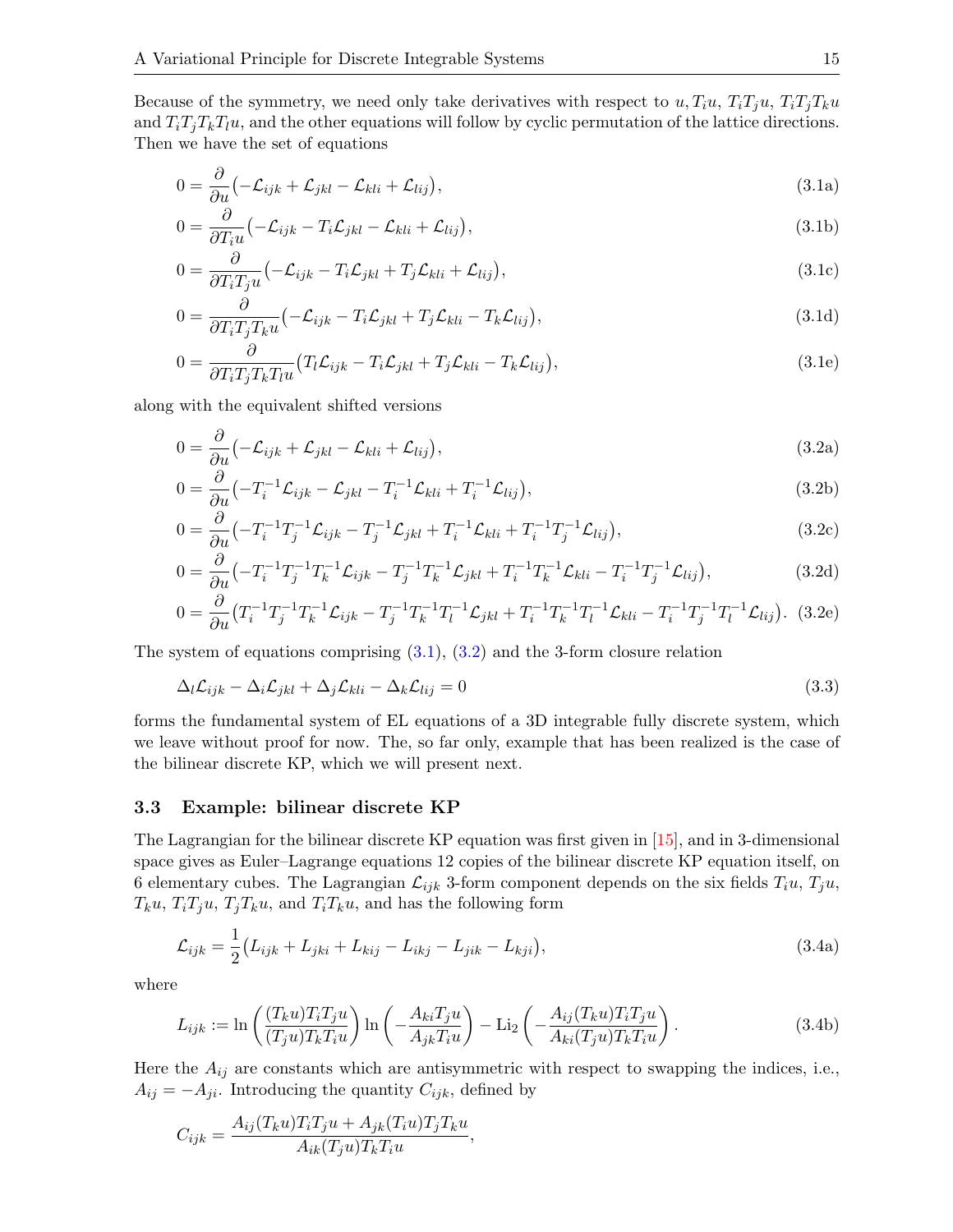,

the single elementary block  $L_{ijk}$  viewed as a Lagrangian in its own right would yield the following Euler–Lagrange equation

$$
\frac{1}{u} \ln \left\{ \frac{\left(T_k^{-1} C_{kij}\right) T_i^{-1} T_j^{-1} C_{kij}}{\left(T_j^{-1} C_{kij}\right) T_k^{-1} T_i^{-1} C_{kij}} \right\} = 0,
$$

which comprises four copies of the Hirota's bilinear  $\Delta KP$  equation, given by  $C_{kij} = 1$ .



<span id="page-15-1"></span>**Figure 6.** The 19-point equation  $\delta \mathcal{L}_{ijk}/\delta \tau = 0$ .

As a consequence the fully antisymmetric Lagrangian 3-form component  $\mathcal{L}_{ijk}$  of [\(3.4\)](#page-14-2), considered as a scalar Lagrangian defined in  $\mathbb{Z}^3$  lattice, by variation of the corresponding lattice action yields an equation combining 12 shifted copies of the  $\Delta KP$  equation, namely

$$
0 = \frac{1}{u} \ln \left\{ \frac{(T_k^{-1} C_{kij}) T_i^{-1} T_j^{-1} C_{kij}}{(T_j^{-1} C_{kij}) T_k^{-1} T_i^{-1} C_{kij}} \cdot \frac{(T_i^{-1} C_{ijk}) T_j^{-1} T_k^{-1} C_{ijk}}{(T_k^{-1} C_{ijk}) T_i^{-1} T_j^{-1} C_{ijk}} \cdot \frac{(T_j^{-1} C_{jki}) T_k^{-1} T_i^{-1} C_{jki}}{(T_i^{-1} C_{jki}) T_j^{-1} T_k^{-1} C_{jki}} \right\}
$$

which forms a 19-point equation involving the configuration of points illustrated in Fig. [6.](#page-15-1) (See [\[15\]](#page-17-9) for figures illustrating how the twelve 6-point equations of the bilinear discrete KP equation are embedded in this configuration.)

Let us now consider the system of 3-form Euler–Lagrange equations  $(3.1)$  and  $(3.2)$ . Equations  $(3.1a)$  and  $(3.1e)$  are trivial in the case of the Lagrangian 3-form given by  $(3.4)$ , while  $(3.1b)–(3.1d)$  $(3.1b)–(3.1d)$  $(3.1b)–(3.1d)$  yield

$$
0 = \frac{1}{T_i u} \ln \left\{ \frac{C_{ijk} C_{jli} C_{ikl}}{C_{jki} C_{ijl} C_{kli}} \right\},
$$
  
\n
$$
0 = \frac{1}{T_i T_j u} \ln \left\{ \frac{C_{kij} C_{ijl} T_i C_{jkl} T_j C_{kli}}{C_{ijk} C_{lij} T_i C_{klj} T_j C_{ikl}} \right\},
$$
  
\n
$$
0 = \frac{1}{T_i T_j T_k u} \ln \left\{ \frac{T_i C_{ljk} T_k C_{lij} T_j C_{ikl}}{T_i C_{jkl} T_k C_{ijl} T_j C_{lik}} \right\}.
$$

while the closure relation  $(3.3)$  was proven in [\[15\]](#page-17-9). A geometrical interpretation of the Lagrangian structure of the discrete KP equation was given in the recent paper [\[7\]](#page-16-6).

# <span id="page-15-0"></span>4 Summary and conclusions

Multidimensionally consistent systems can be considered as critical points of an action: critical with respect to the dependent variable, and also with respect to the curve or surface in the space of independent variables. In the case of discrete systems, this means the action is required to be independent of the curve or surface on which it is defined, whilst keeping any boundary it may have fixed. This leads to a set of Euler–Lagrange equations, corresponding to basic configurations of points in a surface, which should be satisfied simultaneously.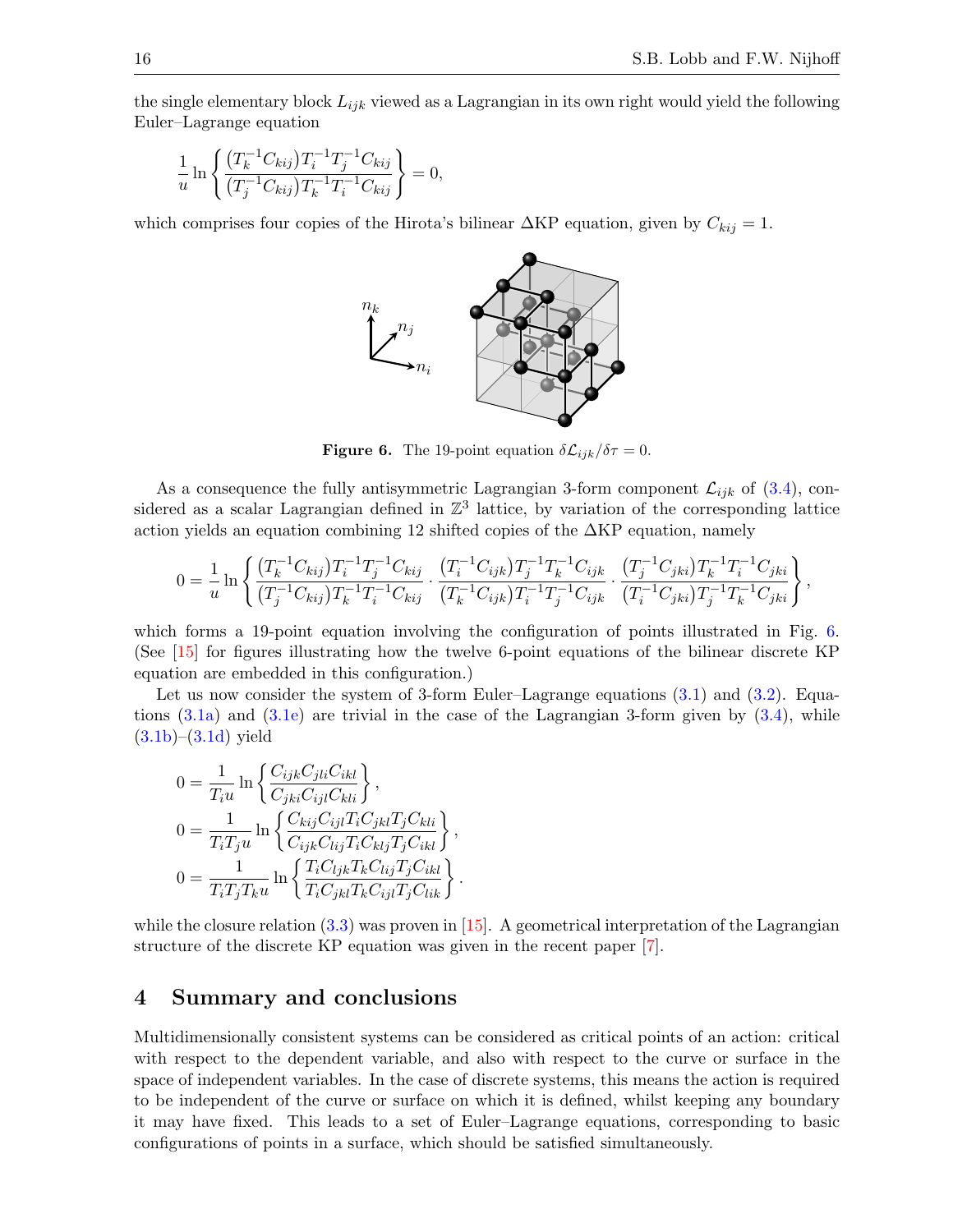In the case of 2-dimensional discrete systems defined on quad-lattices, we have shown that the extended system of Euler–Lagrange equations arising from this variational principle specify a general form of the Lagrangian (up to some essential freedom, which is allowed within the multidimensional consistency) and how quadrilateral lattice equations arise by a procedure analogous to integration by quadratures.

As we pointed out, we consider the set of EL equations as a defining system of equations for the Lagrangian itself. This constitutes a significant departure from the conventional point of view where the Lagrangian is given (usually obtained from considerations from physics, symmetry or other tertiary considerations), and thus marks in our view a new vision on how we should regard the variational imperative: in the integrable case of Lagrangian multiforms, the Lagrangians themselves are part of the solution of the extended system of equations obtained from varying not only the field variables on a given space-time of independent variables, but by also varying the geometry of space-time itself. It would be of interest to see whether Lagrangians associated with descriptions of known physical processes could be obtained from such a novel variational theory. In this respect the most important direction to pursue is the setting up of a quantum theory associated with the Lagrangian multiform theory. A first step in this direction for the case of quadratic Lagrangians was done in the recent paper [\[12\]](#page-17-19).

It would also be interesting to see if the results of this paper can be extended to higher than 3 dimensions where we will have a Lagrangian function evaluated on an n-dimensional object, in particular on an  $n$ -dimensional cube. Embedding this in higher dimensions, we consider an action on the smallest closed *n*-dimensional surface in  $(n + 1)$  dimensions, a hypercube. Then the minimal set of Euler–Lagrange equations are obtained by demanding that the derivative of this action with respect to each variable is zero.

#### Acknowledgements

The authors would like to thank James Atkinson for helpful comments and suggestions. At the time of writing SL was supported by the Australian Laureate Fellowship Grant #FL120100094 from the Australian Research Council. FN was partially supported by the grant EP/I038683/1 of the Engineering and Physical Sciences Research Council (EPSRC). FN is also grateful to the hospitality of the Sophus Lie Center in Nordfjordeid (Norway) during the conference on "Nonlinear Mathematical Physics: Twenty Years of JNMP" (June 4–14, 2013) where a preliminary account (joint with SL) of the results of this paper was first presented [\[20\]](#page-17-15) prior to the appearance of other papers reporting similar results.

# References

- <span id="page-16-1"></span>[1] Adler V.E., Bobenko A.I., Suris Yu.B., Classification of integrable equations on quad-graphs. The consistency approach, [Comm. Math. Phys.](https://doi.org/10.1007/s00220-002-0762-8) 233 (2003), 513–543, [nlin.SI/0202024.](https://arxiv.org/abs/nlin.SI/0202024)
- <span id="page-16-0"></span>[2] Bobenko A.I., Suris Yu.B., On the Lagrangian structure of integrable quad-equations, [Lett. Math. Phys.](https://doi.org/10.1007/s11005-010-0381-9) 92 (2010), 17–31, [arXiv:0912.2464.](https://arxiv.org/abs/0912.2464)
- <span id="page-16-5"></span>[3] Bobenko A.I., Suris Yu.B., Discrete pluriharmonic functions as solutions of linear pluri-Lagrangian systems, [Comm. Math. Phys.](https://doi.org/10.1007/s00220-014-2240-5) 336 (2015), 199–215, [arXiv:1403.2876.](https://arxiv.org/abs/1403.2876)
- <span id="page-16-2"></span>[4] Boll R., Petrera M., Suris Yu.B., Multi-time Lagrangian 1-forms for families of Bäcklund transformations: Toda-type systems, [J. Phys. A: Math. Theor.](https://doi.org/10.1088/1751-8113/46/27/275204) 46 (2013), 275204, 26 pages, [arXiv:1302.7144.](https://arxiv.org/abs/1302.7144)
- <span id="page-16-4"></span>[5] Boll R., Petrera M., Suris Yu.B., What is integrability of discrete variational systems?, [Proc. R. Soc. Lond.](https://doi.org/10.1098/rspa.2013.0550) [Ser. A Math. Phys. Eng. Sci.](https://doi.org/10.1098/rspa.2013.0550) 470 (2014), 20130550, 15 pages, [arXiv:1307.0523.](https://arxiv.org/abs/1307.0523)
- <span id="page-16-3"></span>[6] Boll R., Petrera M., Suris Yu.B., Multi-time Lagrangian 1-forms for families of Bäcklund transformations. Relativistic Toda-type systems, [J. Phys. A: Math. Theor.](https://doi.org/10.1088/1751-8113/48/8/085203) 48 (2015), 085203, 28 pages, [arXiv:1408.2405.](https://arxiv.org/abs/1408.2405)
- <span id="page-16-6"></span>[7] Boll R., Petrera M., Suris Yu.B., On the variational interpretation of the discrete KP equation, in [Advances](https://doi.org/10.1007/978-3-662-50447-5_12) [in Discrete Differential Geometry,](https://doi.org/10.1007/978-3-662-50447-5_12) Editor A.I. Bobenko, Springer, Berlin, 2016, 379–405, [arXiv:1506.00729.](https://arxiv.org/abs/1506.00729)